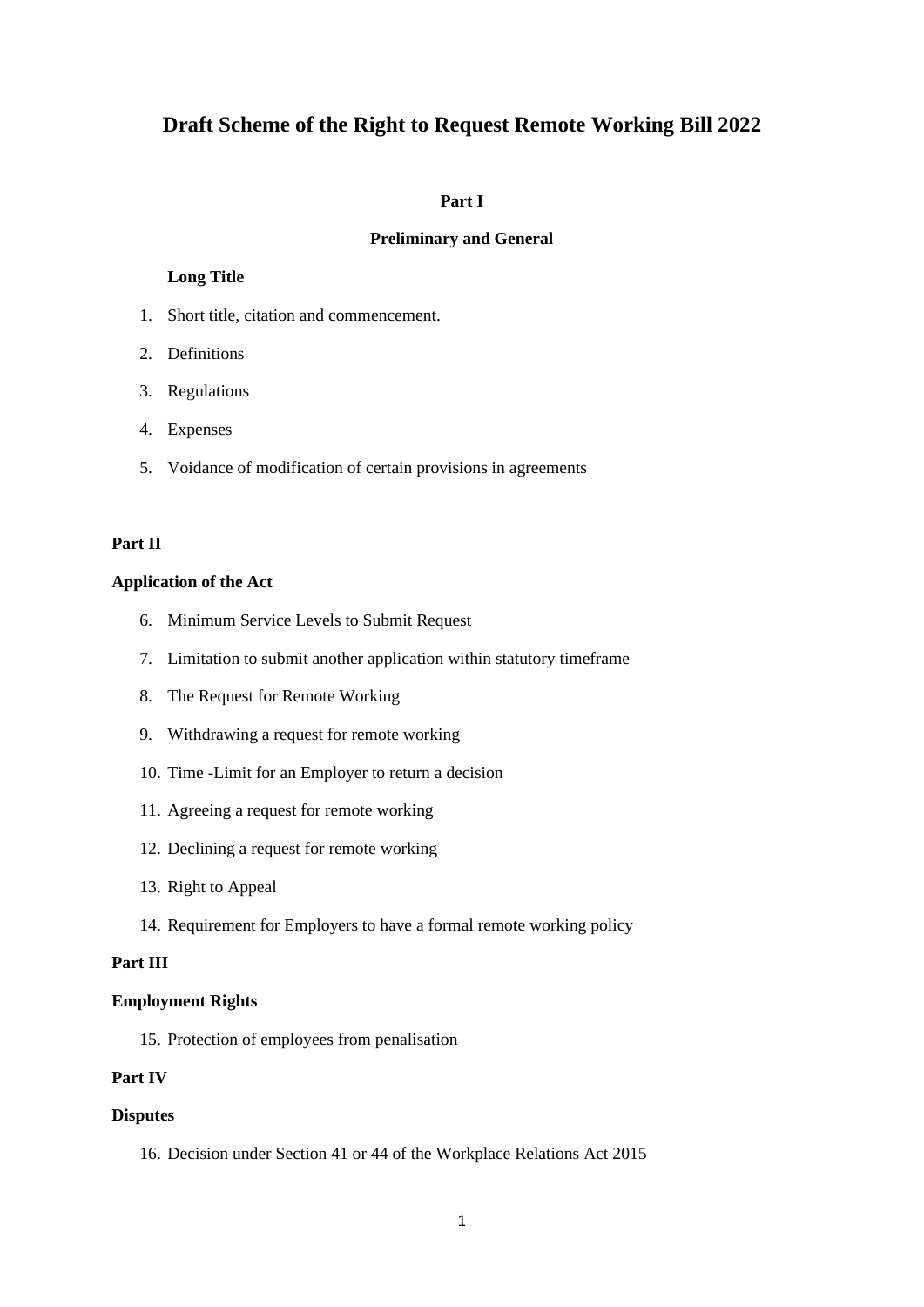# **Part V**

# **Offence**

17. Creation of an offence for Failure to have a remote working policy

# **Part VI**

# **Miscellaneous**

- 18. Codes of Practice
- 19. Amendment of Enactments
- 20. Records
- 21. Review of the Act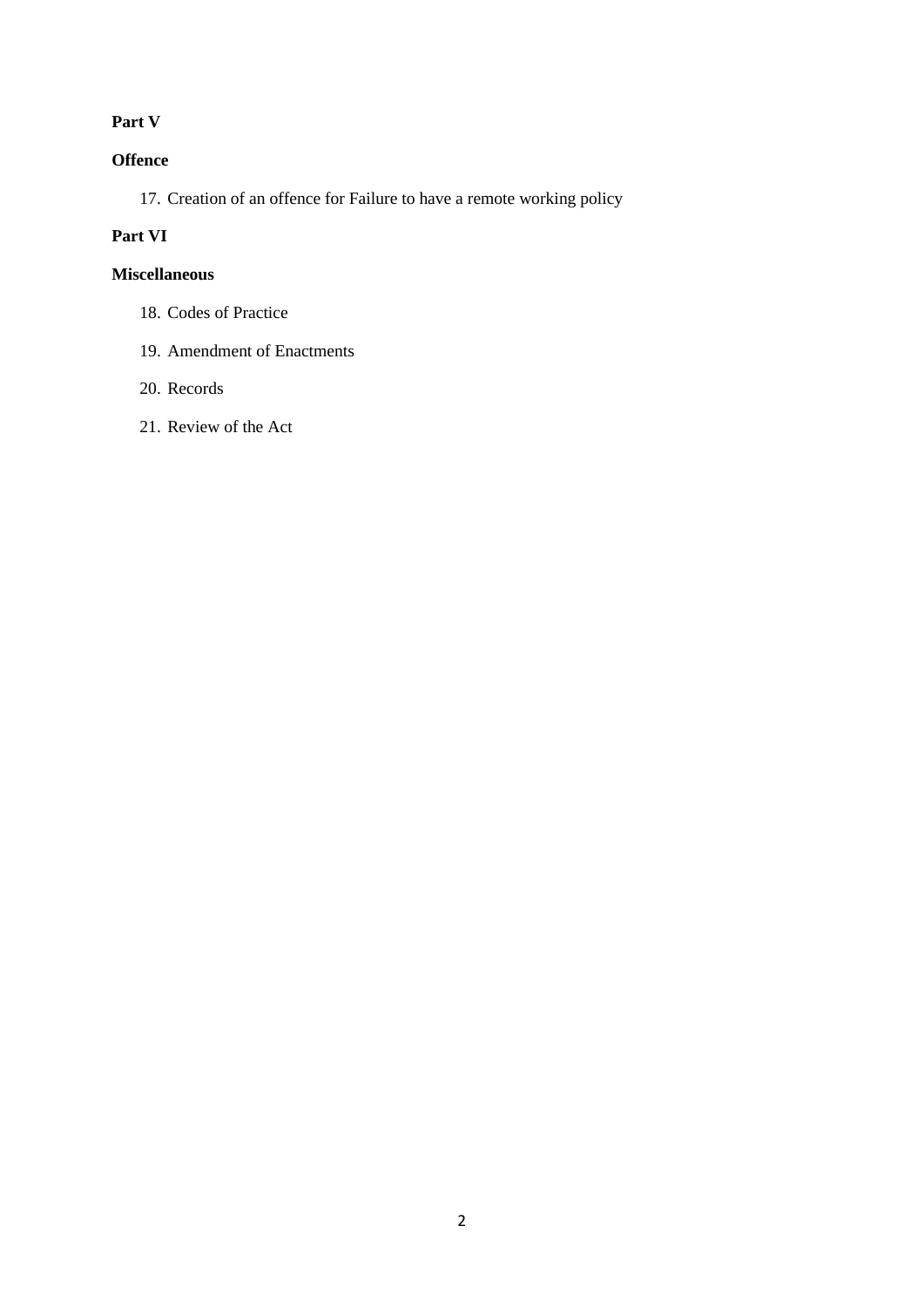# **Part I: Preliminary and General**

# **LONG TITLE**

An Act to provide employees with a statutory right to make, or to have made on their behalf, a request for Remote Working, to require an employer to deal with a request as soon as possible but not later than 12 weeks after receiving it, to provide that an employer may refuse a request if it cannot be accommodated on reasonable grounds, to place a requirement on employers to maintain a policy on remote work which can be inspected by employees and the Workplace Relations Commission, to provide for reference of the matter to the Workplace Relations Commission if an employer does not deal with a request in accordance with the process specified in this Part, and to provide for related matters

# **Explanatory Note**

The Long Title of the Bill will be considered further on consultation with the Office of Parliamentary Counsel.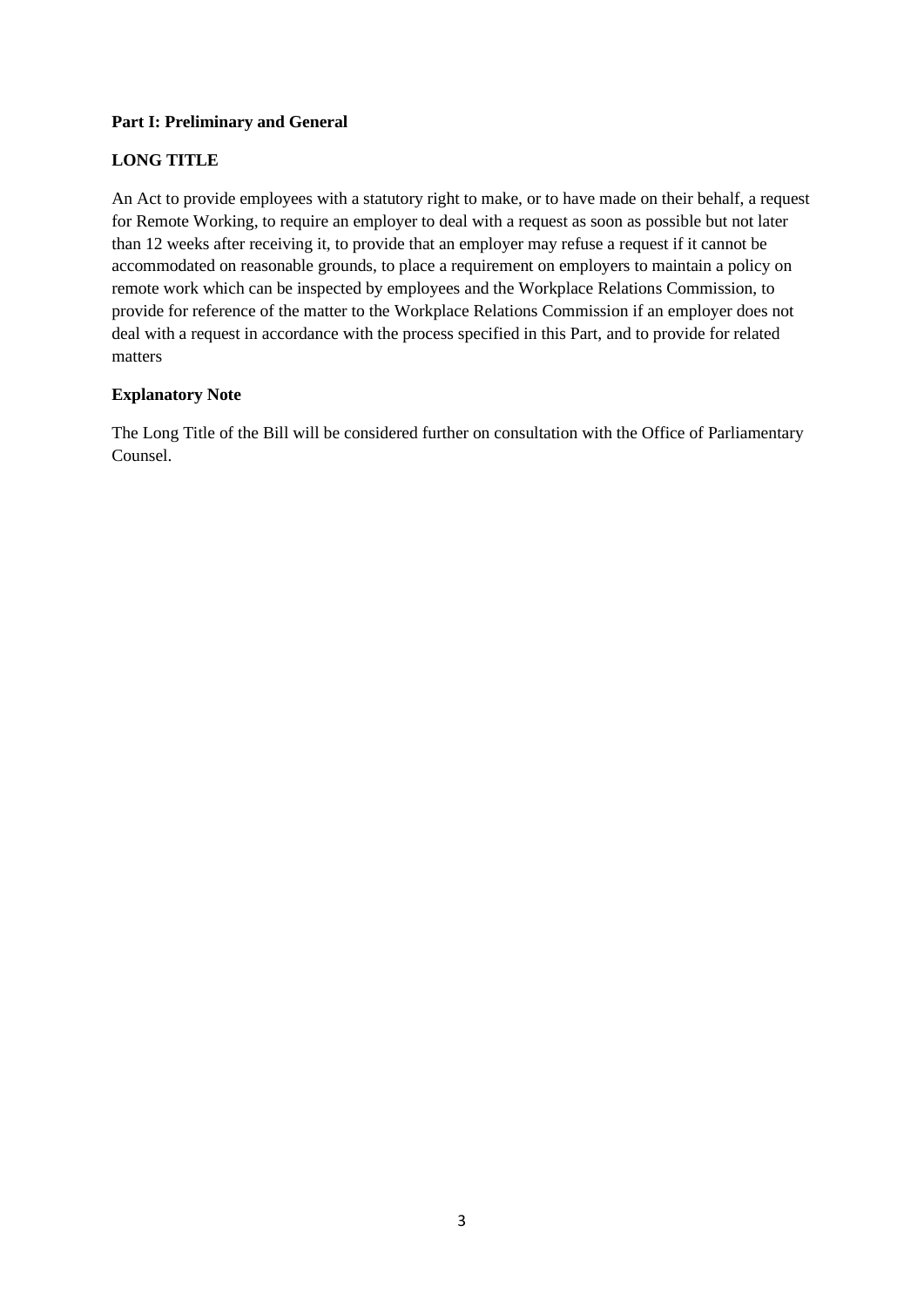**Head 1** provides for the short title, citation and commencement.

Provide for a short title:

(i) This Act may be cited as the Right to Request Remote Working Bill 202

(ii) This Act shall come into operation on such day as may be fixed by order made by the Minister, and different days may be so fixed for different provisions and for different purposes.

# **Explanatory Note**

This Head gives the short title of the Bill and provides for the Bill to come into operation on such day or days as may be fixed by the Minister after it is signed into law by the President.

Short title and commencement date will be further considered in consultation with the Office of Parliamentary Counsel.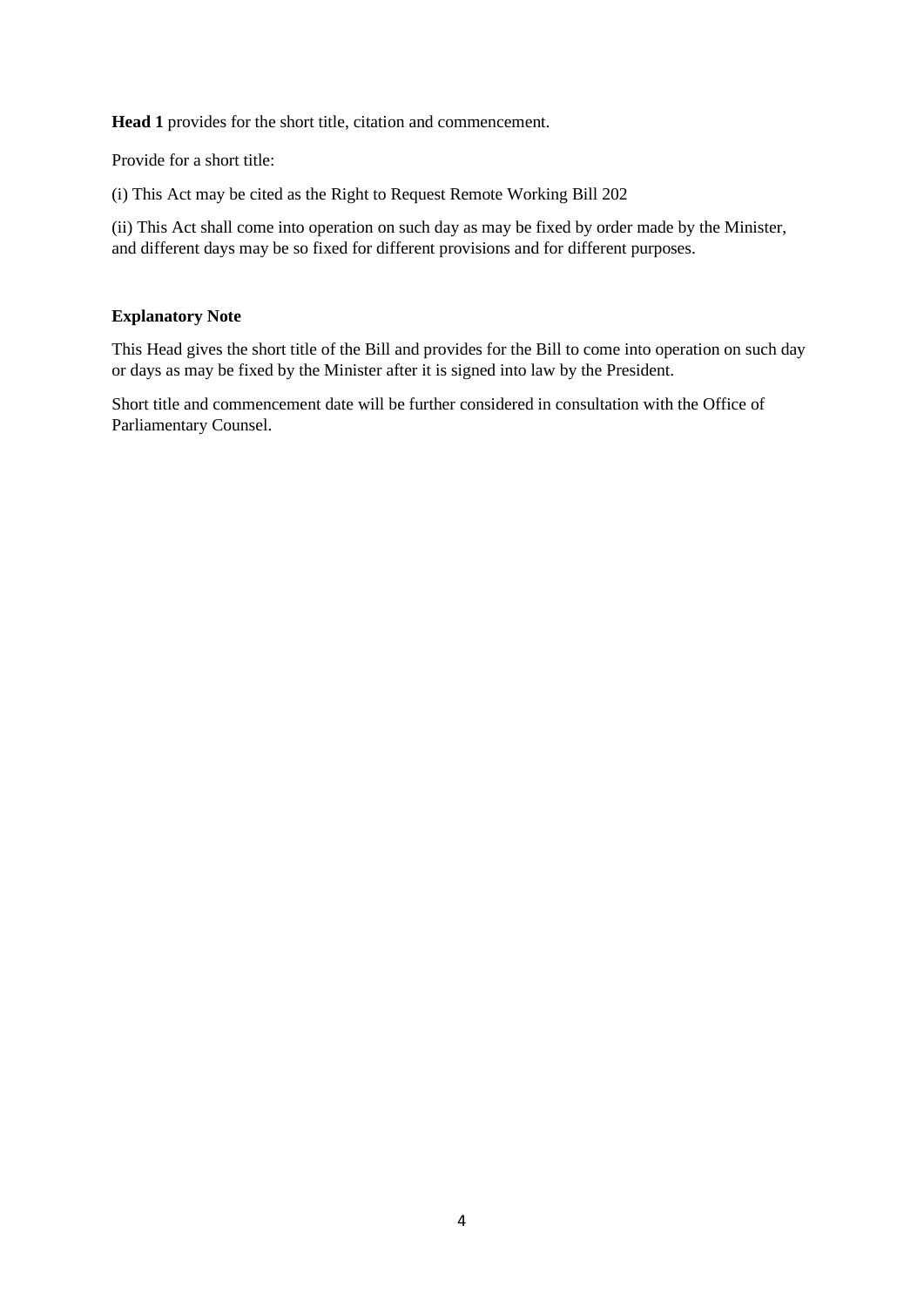### **Head 2 – Definitions**

In this  $Act -$ 

"Act of 1994" means the Terms of Employment (Information) Act 1994;

"Act of 2015" means the Workplace Relations Act 2015;

"Adjudication Officer" has the meaning given by section 40 of the Workplace Relations Act 2015;

"Collective agreement" means

an agreement by or on behalf of an employer on the one hand and by or on behalf of a body or bodies representative of the employees to whom the agreement relates on the other hand and includes the following:

- (a) Employment Regulation Order
- (b) Registered Employment Agreement
- (c) Sectoral Employment Order

*"contract of employment"* means –

(a) a contract of service or apprenticeship, and

(b) any other contract whereby an individual agrees with another person, who is carrying on the business of an employment agency, within the meaning of the Employment Agency Act, 1971, and is acting in the course of that business, to do or perform personally any work or service for a third person (whether or not that third person is a party to the contract), whether the contract is express of implied and if express, whether it is oral or in writing.

*"Employee"* means a person of any age, who has entered into or works under (or, where the employment has ceased, entered into or worked under) a contract of employment and references to an employee employed by that employer; and for the purposes of this Act, a person holding office under, or in service of, the State (including a member of the Garda Síochána or the Defence Forces) or otherwise as a civil servant within the meaning of the Civil Service Regulation Act, 1956 shall be deemed to be an employee employed by the State or Government, as the case may be, and an officer or servant of a local authority for the purposes of the Local Government Act 2001 (as amended by the Local Government Reform Act 2014), or of a harbour authority (or health board, or a member of staff of an education and training board shall be deemed to be an employee employed by the authority or board as the case may be:

" employer", in relation to an employee, means the person with whom the employee has entered into or for whom the employee works under (or, where the employment has ceased, entered into or worked under) a contract of employment subject to the qualification that the person who under a contract of employment referred to in paragraph (b) of the definition of " contract of employment" is liable to pay the wages of the individual concerned in respect of the work or service concerned shall be deemed to be the individual's employer;

"Remote Working" -means the practice of an employee carrying out their contractual work duties at their residence, or in some other location that is not their employer's place of business.

*"The Minister" –* means the Minister for Enterprise, Trade and Employment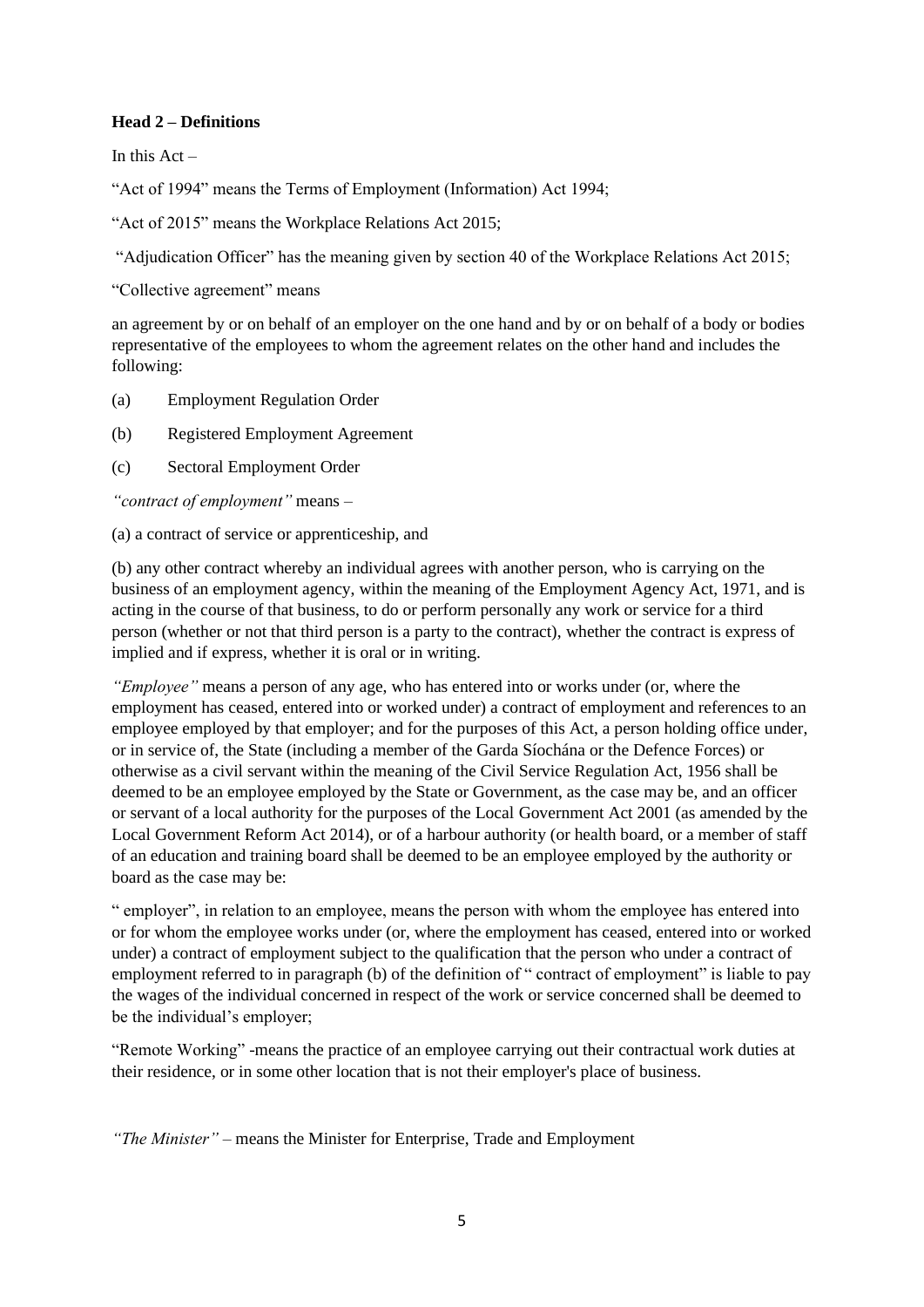# **Explanatory Note**

The definitions are based on standard definitions drawn from Irish legislation.

*"Contract of Employment" –* is taken from the Terms of Employment Information Act 1994

*"employee"* and *"employer"* are standard definitions contained within the Terms of Employment Information Act 1994.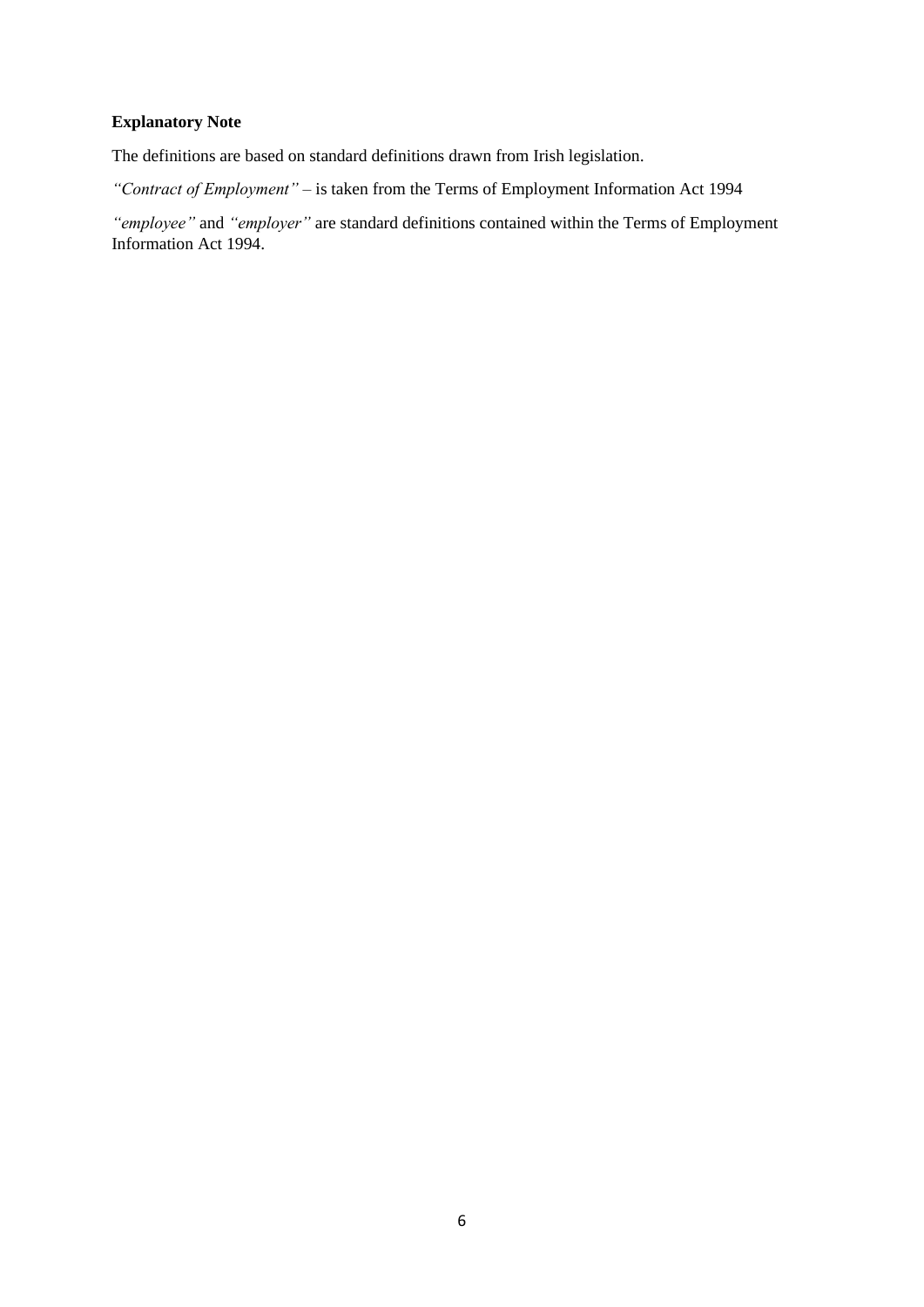# **Head 3 – Regulations**

(1) The Minister may –

(a) by regulations, provide for any matter referred to in this Act as prescribed or to be prescribed, and

(b) make regulations generally for the purpose of giving effect to this Act.

(2) A regulation or order under this Act shall be laid before each House of the Oireachtas as soon as may be after it is made and, if a resolution annulling that regulation or order is passed by either such House within the next 21 days on which that House has sat after the regulation or order is laid before it, the regulation or order shall be annulled accordingly, but without prejudice to the validity of anything previously done thereunder.

### **Explanatory Note**

This is a standard provision.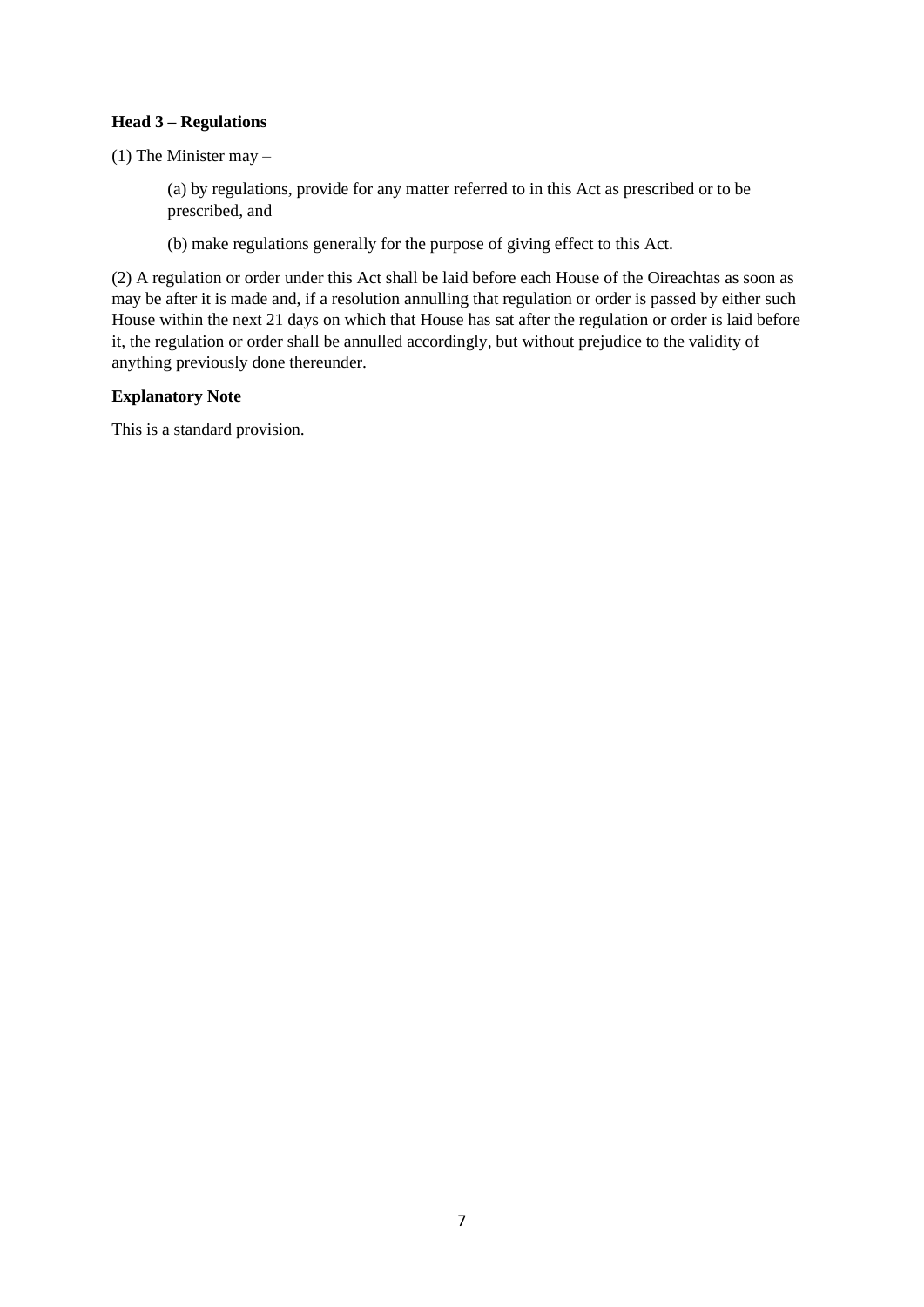### **Head 4 – Expenses**

**4. –** Any expenses incurred by the Minister in the administration of this Act shall, to such extent as may be sanctioned by the Minister for Finance/Minister for Public Expenditure and Reform, be paid out of moneys provided by the Oireachtas.

# **Explanatory Note**

This is a standard feature of Acts and makes provision for the funding of the Minister's administration costs.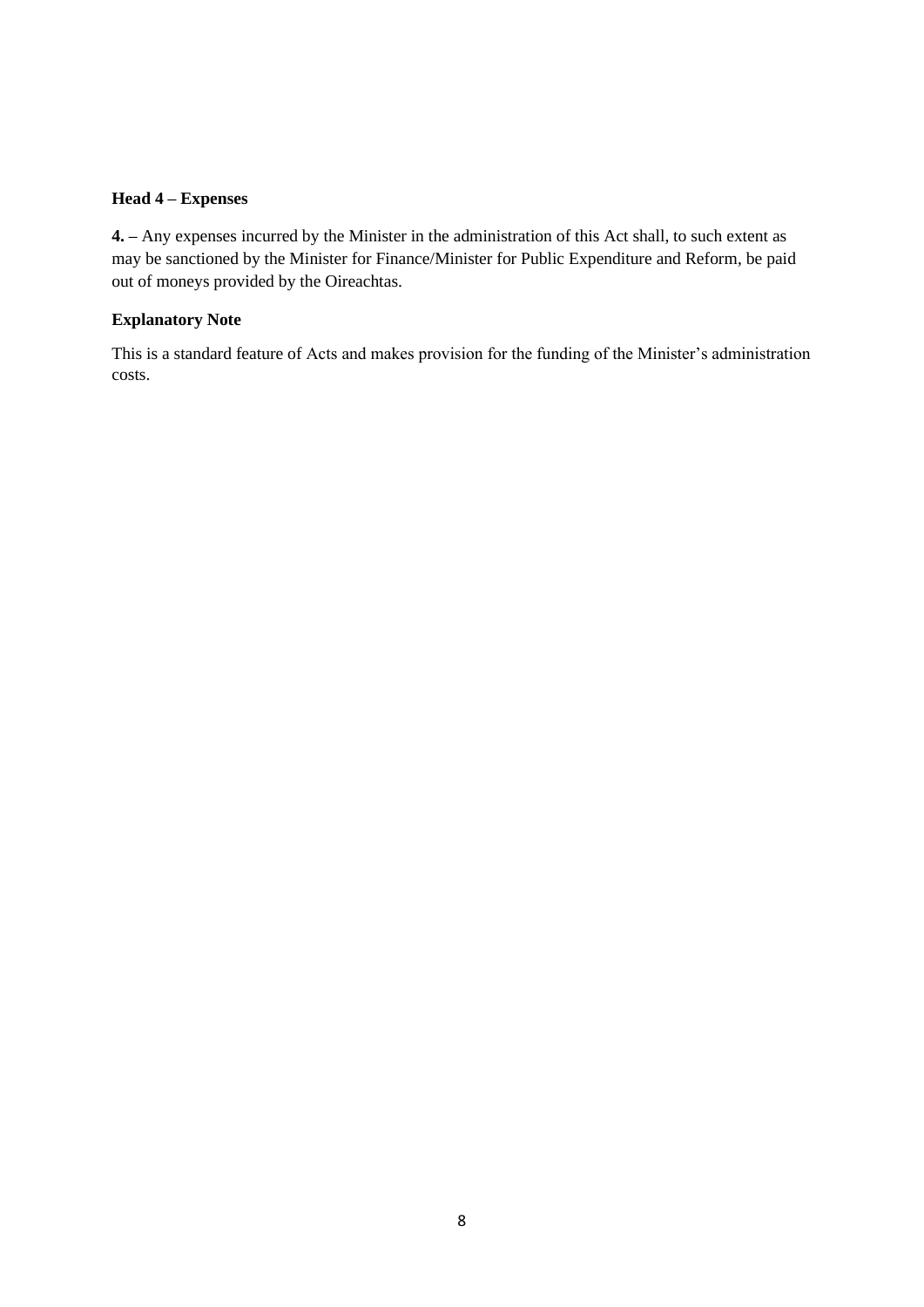#### **Head 5 – Voidance or modification of certain provisions in Agreements**

**5. (1)** A provision in any agreement shall be void in so far as it purports to exclude or limit the application of any provision of this Act or is inconsistent with any provision of this Act.

**(2)** A provision in any agreement which is or becomes less favourable in relation to an employee than a similar or corresponding entitlement conferred on the employee by this Act shall be deemed to be so modified as to be not less favourable.

**(3)** Nothing in this Act shall be construed as prohibiting the inclusion in an agreement of a provision more favourable to an employee than any provision in Parts II to V.

**(4)** References in this section to an agreement are to any agreement, whether a contract of employment or not and whether made before or after the passing of this Act.

### **Explanatory Note**

This is a standard provision in Irish legislation contained within the Parental Leave Act and the Carers Leave Act amongst others. The intention is that the Right to Request Remote Working Act will provide a floor level of protection to all employees and that existing features of arrangements that render remote working requests impossible will be rendered null and void. However, it is not intended that existing more favourable remote or flexible working arrangements will be undermined by this legislation.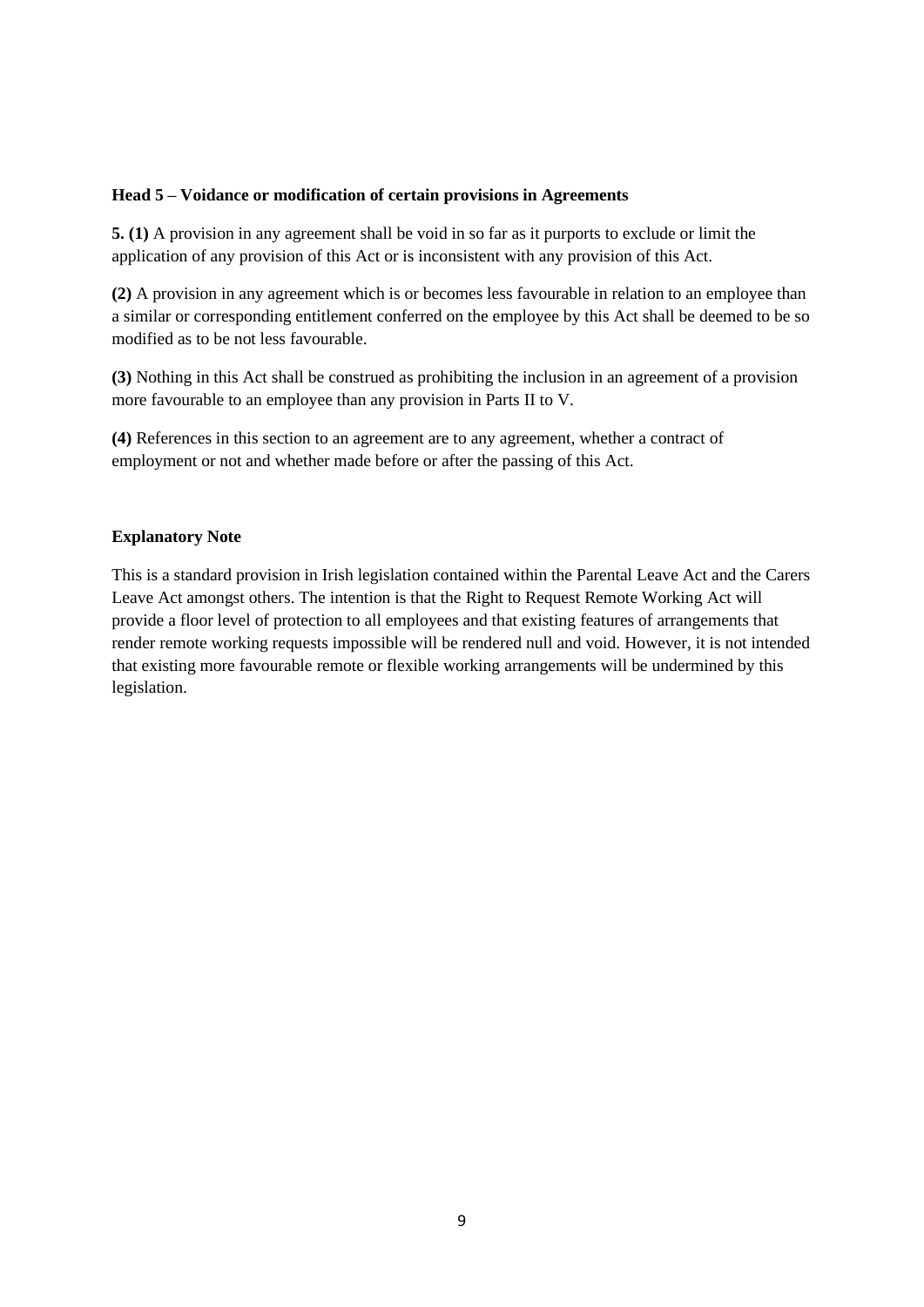# **Part II**

### **Right to Request Remote Work and Related Matters**

### **Head 6 – Minimum Service Levels to Submit Request**

**6. (1)** For the purposes of this Act, an employee shall be entitled to submit a request for remote working when the employee concerned has completed at least 26 weeks continuous service with the employer from whose employment the employee is seeking the arrangement to work remotely.

(2) The First Schedule to the Minimum Notice and Terms of Employment Act, 1973, shall apply for the purpose of ascertaining the employee's period of continuous service.

### **Explanatory Note**

It is the intention of the scheme that a new employment right will be created providing all employees, covered by the Act, with an entitlement to request a remote working arrangement from their employer. Head 6 sets out the eligibility criteria an employee must meet to avail of the statutory right, including that an employee will only become eligible to submit a request once they have worked for their employer for a period of six months.

The wording around this section will need to be considered further in consultation with the Office of Parliamentary Counsel.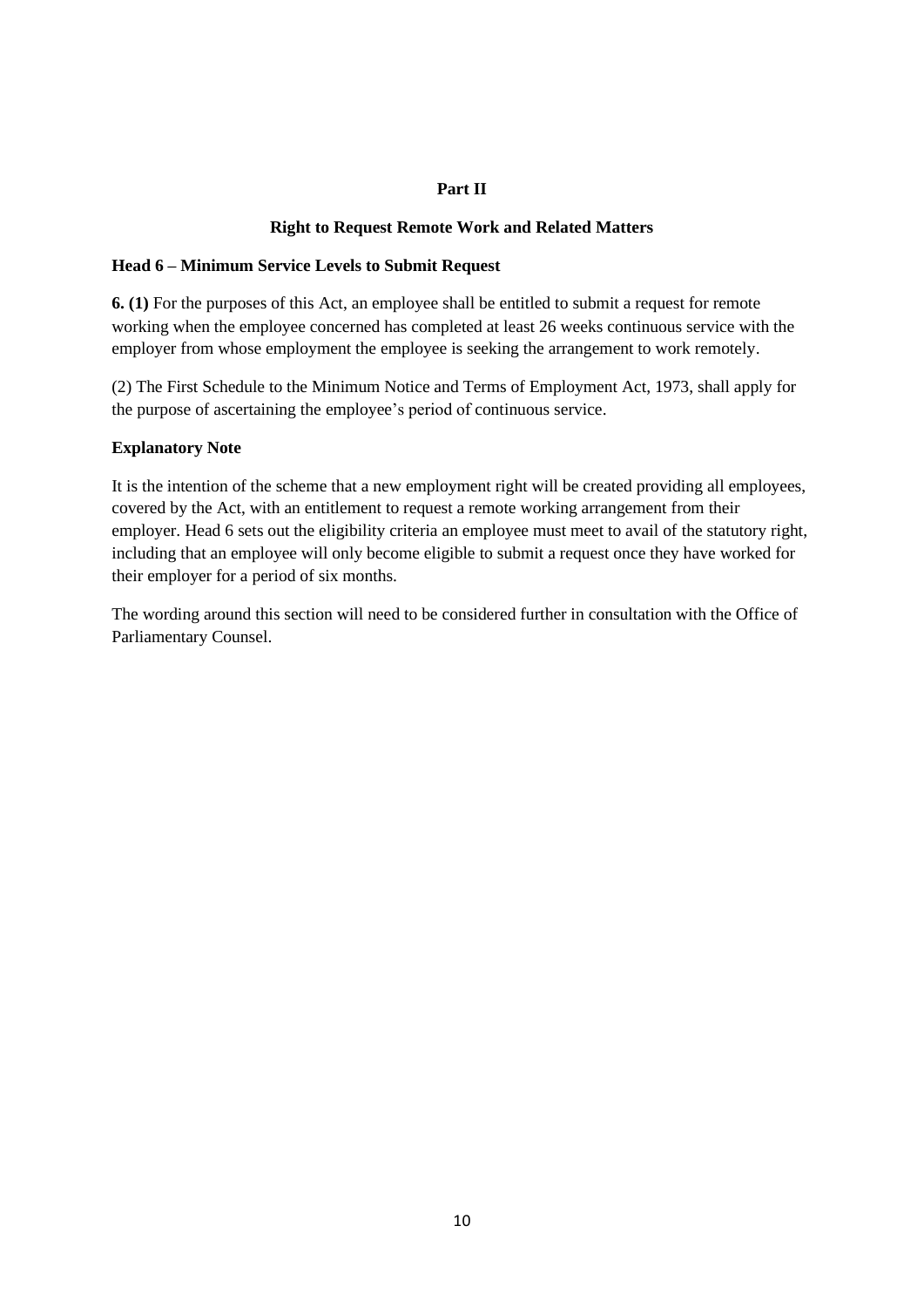#### **Head 7 – Limitation to submit another request within statutory timeframe**

**7**. For the Purposes of this Act, an employee, in the same or substantially similar employment position following a previous request under [Head 6], shall not be entitled to submit a new request under [Head 6] until after 12-months' continuous service following the later of the employer's final [response] to the employee under [Head 10] and the date of the final decision in any appeal process under [Head 16].

#### **Explanatory Note**

The intention is that an employee will not be able to submit constant requests and that where the employer has diligently completed the assessment process and any appeal as outlined at head 16 below has been heard that the employee will have to wait a period of 12 months to submit another request. It is not the intention that such a request would be prohibited where an employee has moved to a different role within the same employer.

The wording around this section will need to be considered further in consultation with the Office of Parliamentary Counsel.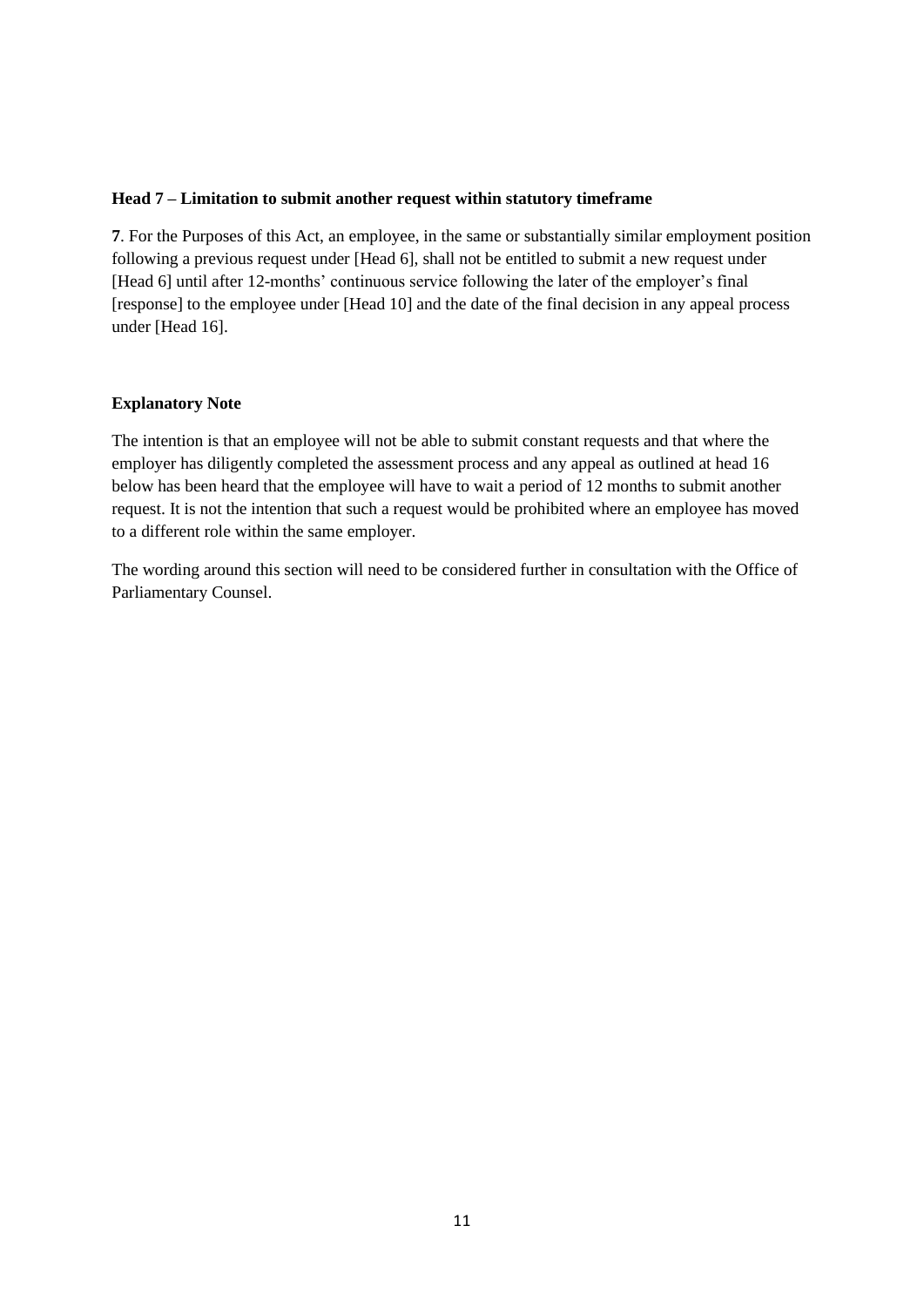### **Head 8 – The Request for Remote Working**

**8. (1)** When an employee proposes to request remote working pursuant to [Head 6], he or she shall, as soon as reasonably practicable give notice in writing of the full details of the proposal to his or her employer including but not limited to.

- (a) proposed remote working location
- (b) Proposed start date for the remote working arrangement
- (c) proposed number, and timing, of working days to be worked remotely
- (d) if the employee made a previous request to the employer under this Act and the date of the most recent previous request
- (e) A self-assessment of the suitability of the proposed remote working locations regarding specific requirements for carrying out the job such as data protection and confidentiality, minimum levels of internet connectivity, ergonomic suitability of proposed workspace and any equipment or furniture requirements.

(**2**) An employer may require their employees to use a precedent form or template to make a request under subsection (1), and where the employer utilises this provision that fact will be reflected within the remote working policy as required by [Head 14].

(**3**) An employee who has given notice to his or her employer under subsection (1) shall, if the employer so seeks in writing:

(i) furnish to the employer such further particulars and evidence relating to the request; and

(ii) meet and discuss the request with the employer during the employee's normal working time;

in each instance as the employer may reasonably require of the employee.

# **Explanatory Note**

.

8. The intention of the scheme generally is to provide a balanced mechanism by which eligible workers can request a remote working arrangement. For the purposes of this Head in particular it is considered preferable that the application from the employee contains as much relevant information as possible to inform the employers decision making process.

- (1) The intention is that the request be formal so that the records can be called upon in any subsequent adjudication of an appeal. The intention is to outline the minimum information that must be provided when requesting a remote working arrangement.
- (2) The intention is to allow an employer to implement a standardised form or system for applications in line with the experience and specific considerations for that employer to consider.
- (3) . The intention is to promote discussion between the parties and due consideration of the request by the employer.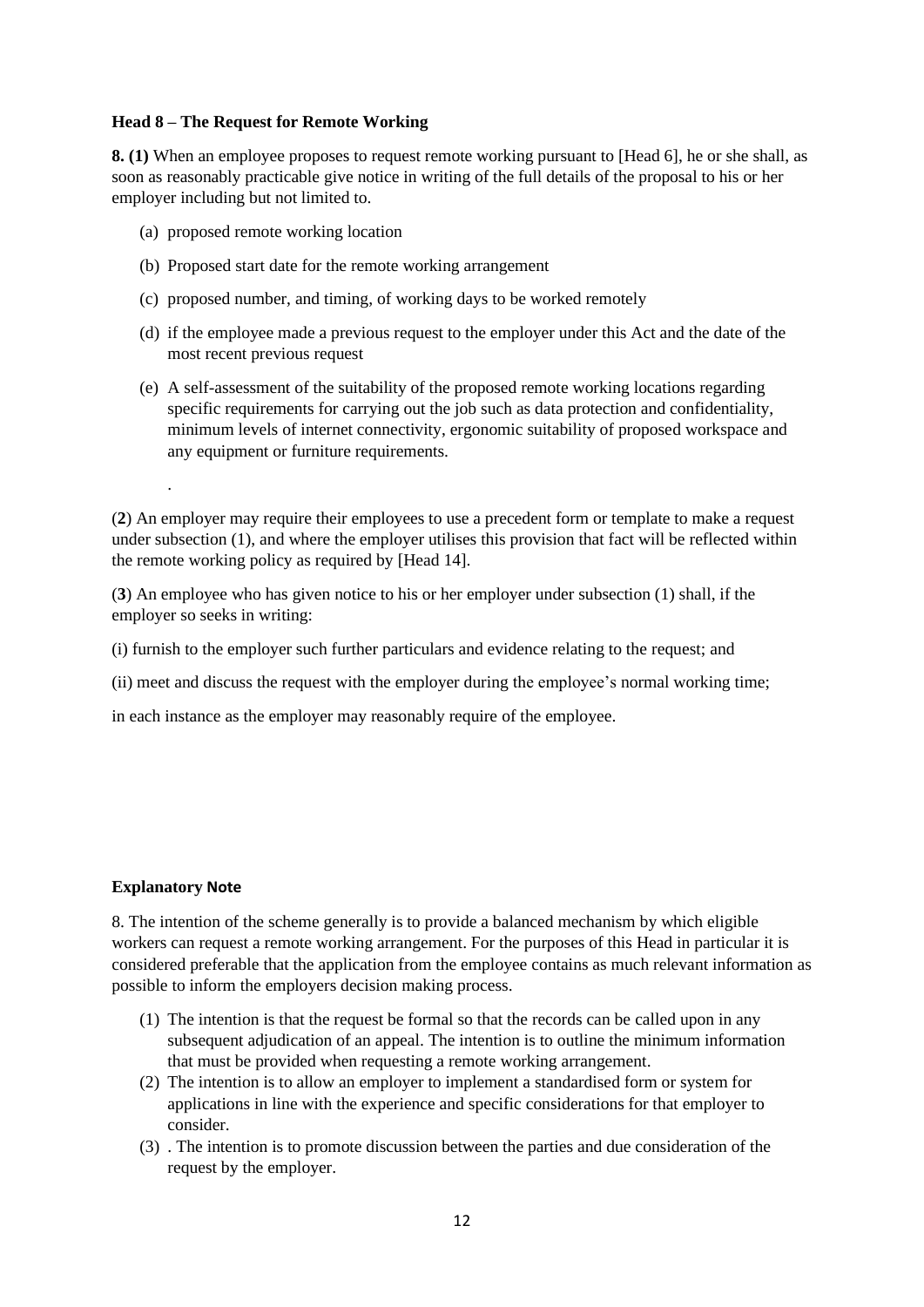The wording around this section will need to be considered further in consultation with the Office of Parliamentary Counsel.

**Head 9 – Withdrawing a request for remote working**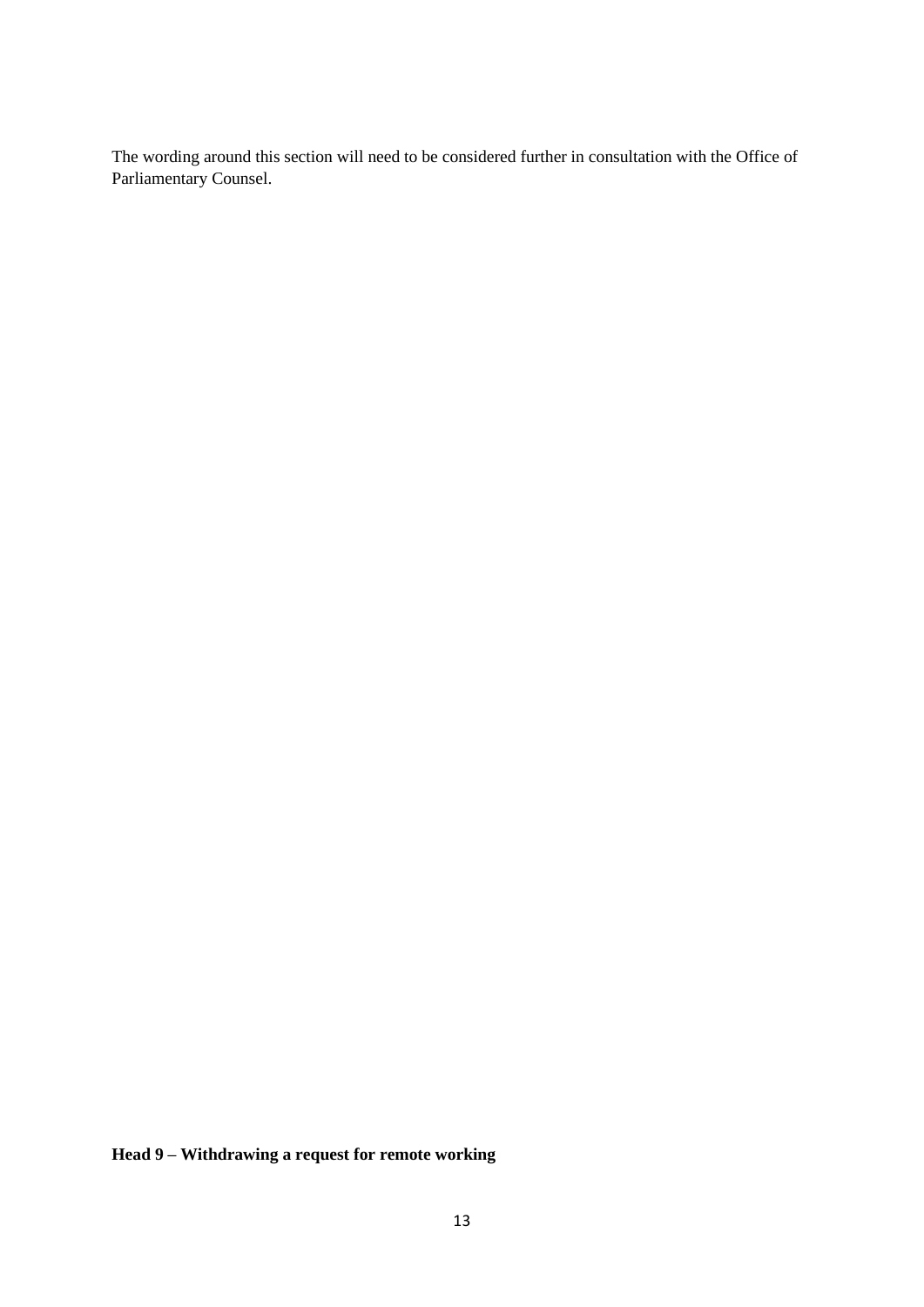**9.** (**1**) An employee wishing to withdraw a request for remote working shall do so in writing to the employer.

(**2**) An employer may deem a request withdrawn where an employee fails to provide additional documentation sought by the employer or fails to comply with an invitation from the employer for meeting or discussion of the request, pursuant to [Head 8(3)], and in each such event where the statutory period, provided under [Head 10] for the consideration of the request, has passed.

(**3)** The employer must acknowledge the withdrawal to the employee in writing effective from the date of receipt of withdrawal request in accordance with subsection (1), or in the case of a deemed withdrawal under subsection (2) on that date.

(**4**) Where an employee withdraws a request under subsection (1) or has a request withdrawn under subsection (2) the restriction on submitting another application within the statutory timeframe (as outlined at [Head 7]) would not apply and instead after 30 days from the date of the employer's notice under sub-section (3), another application under [Head 6] can be submitted to the employer.

#### **Explanatory Note**

9. (1) The intention is that an employee may wish to withdraw a request post submission for any number of personal or organisational reasons.

(2) The intention here is that where the employee is not fully engaging in the process and the employer has made documentable efforts to interact with the employee regarding the application that the employer can deem the request so withdrawn.

(3) The intention here is that date of withdrawal and the reasons for withdrawal are documented in writing and can be referred to by both parties if required.

(4) The intention is that where the employee withdraws or has a request withdrawn without a formal approval or refusal being granted that the employee would not be restricted for a period of 12 months from submitting a potential subsequent request.

The wording around this section will need to be considered further in consultation with the Office of Parliamentary Counsel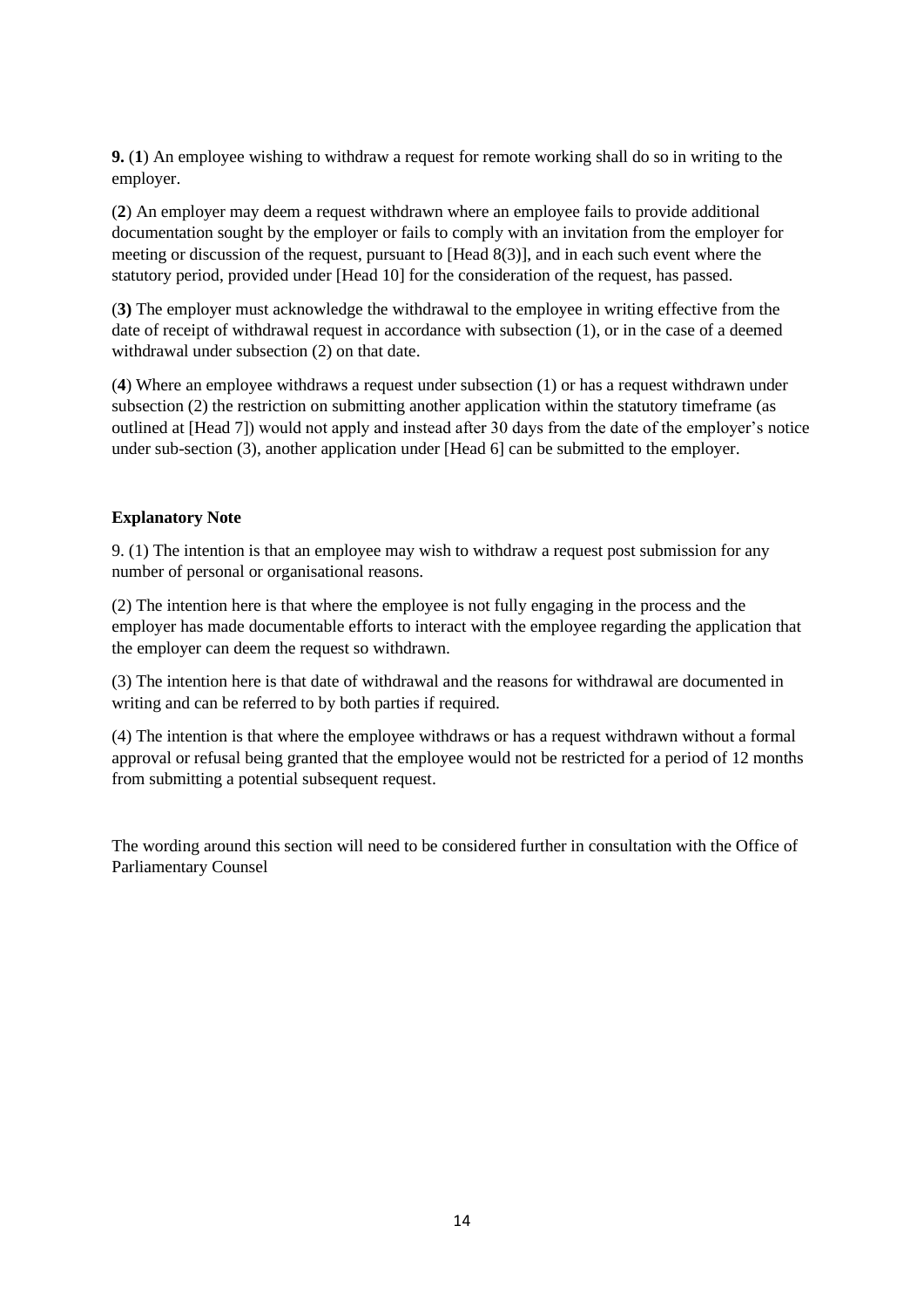### **Head 10 – Time-Limit for an Employer to return a decision**

**10. (1)** An employer, shall subject to subsection (2), having consulted the employee and/or the trade union (if recognised by the employer) of which he or she is a member, return a decision indicating whether the request for remote working under section 8 is wholly or partially approved or declined.

**(2)** An employer shall return a decision within a reasonable time period which shall be specified in the formal Remote Working Policy, as provided for in [Head14], and in any event the time period shall not exceed 12 weeks from receipt of the request**.**

### **Explanatory Note**

**10. (1)** The intention is that the request is dealt with promptly rather than allowed to incur unnecessary delay**.** 

**(2)** The intention here is that if there are specific circumstances such as a need to engage health and safety consultants or check a proposed remote working location for Internet quality, an employer may specify a reasonable duration required for returning a decision. This reasonable duration shall be specified in the Remote Work Policy by the employer and will not exceed 12 weeks from receipt of the employee's request for remote work.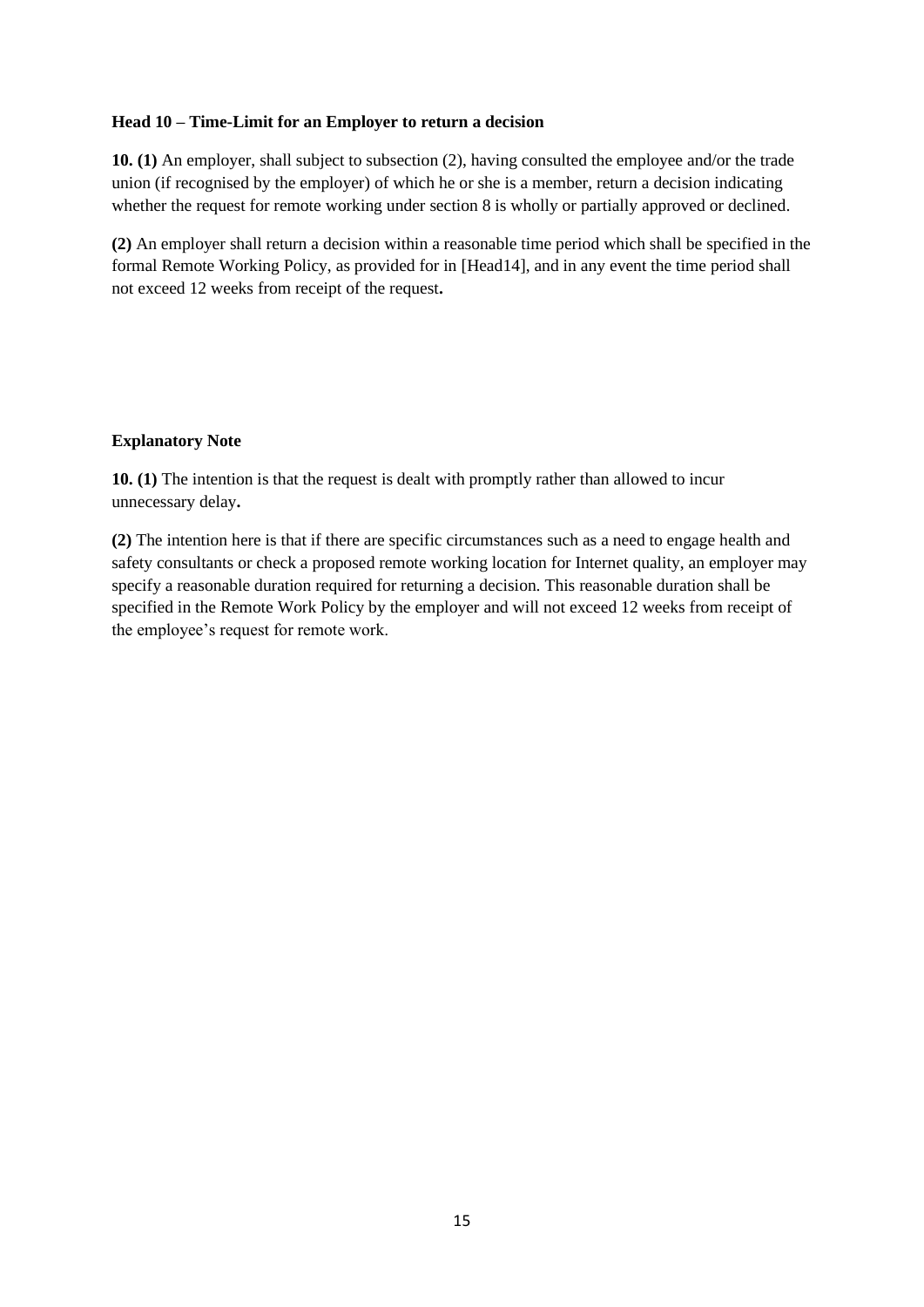### **Head 11 – Agreeing a request for remote working**

**11. (1)** An Employer shall, having concluded their consideration of the request and having consulted the employee or the trade union (if recognised by the employer) of which he or she is a member, confirm in writing if they are agreeing to the request. The format of this confirmation must include but is not limited to —

- (a) Exact details of the proposed remote working arrangement
- (b) Proposed Start Date for Arrangement
- (c) Where approval is for a trial or temporary period the proposed end date.
- (d) Where is it is to be for an indefinite duration, details of any ongoing review requirement.
- (e) Details of any equipment to be provided by the employer or allowances payable to the employee to cover costs associated with remote working.

(2) Where the employer is unable to agree to the request but is in a position to offer an alternative remote working arrangement, accepted by the employee as at subsection (3), that written confirmation must include at least the same information as outlined at subsection (1) above.

(3) Where the employer has made a counter-offer of an alternative remote working arrangement as at subsection (2) above, the employee must agree to that offer or reject the offer stating their reasons for so doing in writing within one month of receipt of the employer's counter offer.

### **Explanatory Note**

11. (1) The intention is that the confirmation from the employer should contain as much information regarding the proposed changes to the terms of employment, but at least to provide the key changes covered by the remote working arrangement. By tying it to Section 5 (1) of the Terms of Employment (Information) Act 1994 it ensures that the relevant changes in terms are notified and where not there is recourse available under that Act.

(2) The Intention is that where the employer has engaged with the process and tabled a counter-offer that addresses some of the request for remote working, albeit not fully, that they can table such an offer in compliance with their obligations under this Act.

(3) The intention here is that if the employee accepts the counter-offer that there is a record that they did so and if they refused the counter offer they must state the reason why they refused it within one month.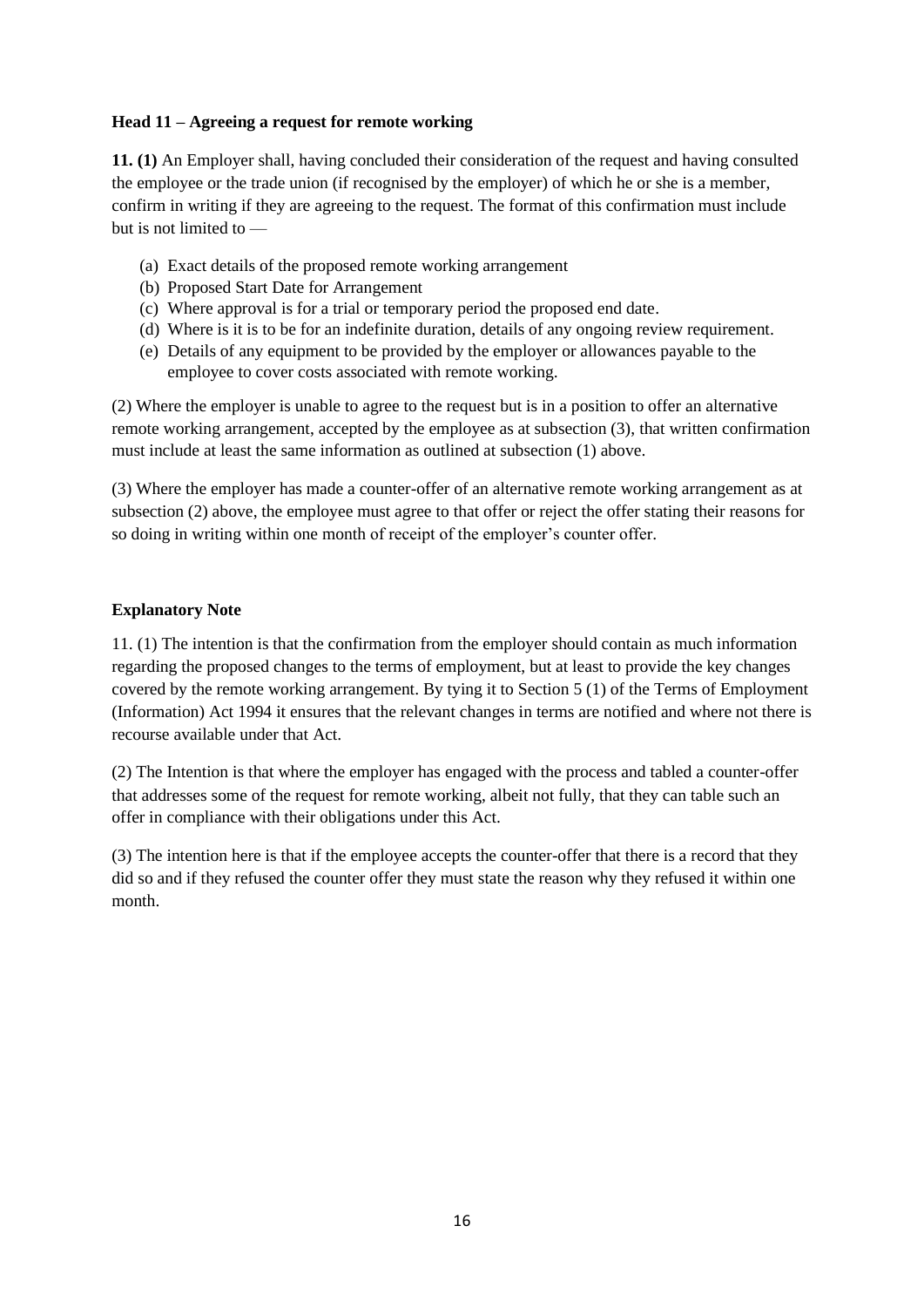#### **Head 12 – Declining a request for remote working**

**12. (1)** An Employer may, having given the application due consideration, decline a request for remote working where satisfied, in its view, that the proposal requested is not suitable on business grounds.

**(2)** The Employer shall place the employee on notice of the grounds for refusal, when returning a decision under [Head 10].

**(3)** Without prejudice to "*business grounds*" in subsection (1), business grounds relied upon by the Employer may include, but are not limited to —

- (a) The Nature of the work not allowing for the work to be done remotely
- (b) Cannot reorganise work among existing staff
- (c) Potential Negative impact on quality of business product or service
- (d) Potential Negative impact on performance of employee or other employees
- (e) Burden of Additional Costs, taking into account the financial and other costs entailed and the scale and financial resources of the employer's business
- (f) Concerns for the protection of business confidentiality or intellectual property
- (g) Concerns for the suitability of the proposed workspace on health and safety grounds
- (h) Concerns for the suitability of the proposed workspace on data protection grounds
- (i) Concerns for the internet connectivity of the proposed remote working location.
- (j) Concerns for the commute between the proposed remote working location and employer's onsite location
- (k) The proposed remote working arrangement conflicts with the provisions of an applicable collective agreement
- (l) Planned structural changes would render any of (a) to (k) applicable
- (m) Employee is the subject of ongoing or recently concluded formal disciplinary process

#### **Explanatory Note**

#### 12. (1)

This sub-head empowers the employer to decline a request, but only once due consideration of same has been carried out. This sub-head requires that the Employer may only decline where it is, subjectively, satisfied that the proposed arrangement is not suitable based upon "*business ground*". This wholly subjective assessment has been chosen to ensure that Employers retain the ability to determine working conditions based upon their own subjective assessment of their business needs. However, while the provision requires that the Employer has full discretion to decline, it is still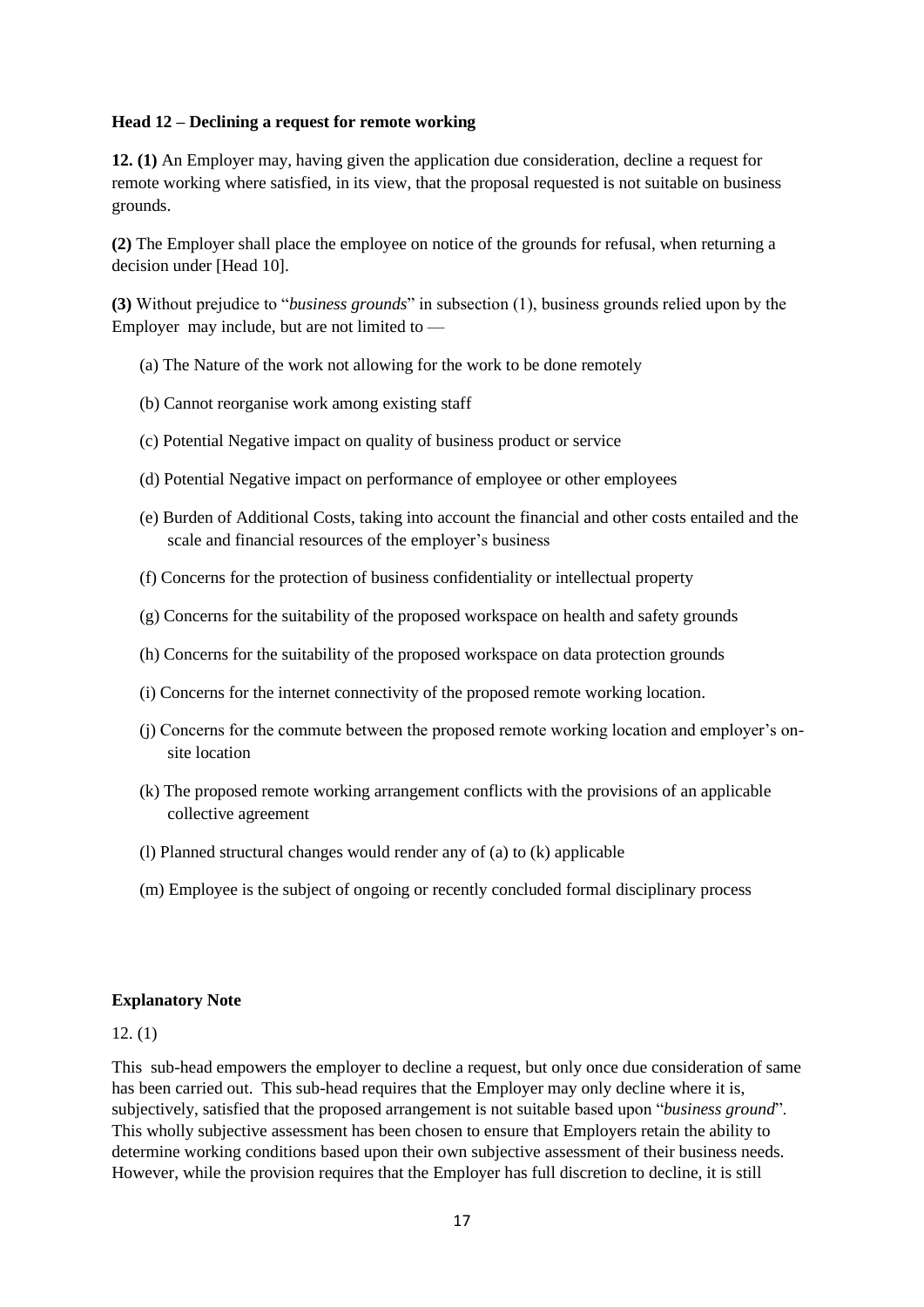required that this decision is grounded in an assessment of *business needs* rather than on other spurious or arbitrary grounds.

(2) This provision places the Employer under a mandatory obligation to place the requesting employee on notice of the grounds for refusal. This provision requires that the Employer effect this notice at the same point as "*returning a decision*" under Head 10.

(3) This provision includes a non-exhaustive list of "*business grounds*" which the Employer may rely upon. This list is *not* intended to be binding upon the Employer, as indicated by the inclusion of the permissive term "*may*" and the phrase "*including but not limited to*", which is intended to indicate that the Employer is entitled to rely on "*business grounds*" which fall without of this list. Further the phrase "*including but not limited to*" is intended to ensure that the list provided does not fetter or confine the definition of "*business grounds*" and so is intended to ensure that the *ejusdem generus*  principle of interpretation does not apply. Further, the language "*Without prejudice to subsection (1)*" is similarly intended to ensure that the Employer's discretion under sub-head (1) is not limited by this sub-head. The list provided is intended by the Department to be purely indicative and not limiting or binding.

In terms of the specific *indicative* grounds included:(b) it is intended that this could mean that the employer cannot reorganise work between existing staff onsite or those on existing hybrid models.

(l) Structural changes could encompass anything from cost saving plans to be implemented to reallocation of work between units or individual employees.

(j) This would be for the employer ultimately to decide but is intended to cover cases where the distance of the remote location from the onsite premises would render it unrealistic to expect the employee to be able to attend the office as required.

(k) This is to provide for a situation where via collective bargaining an employer and their employees and workers representatives conclude an agreement concerning remote working arrangements in that organisation, an employer can reject outright any request which is in contravention with that agreement. For example, if the agreement is for hybrid models and a request is for 100% remote working, the employer may reject on grounds of contravention with the collective agreement.

(m) an ongoing or recently concluded disciplinary process may be grounds for refusal and the code of practice can establish what is a reasonable reference period in this regard.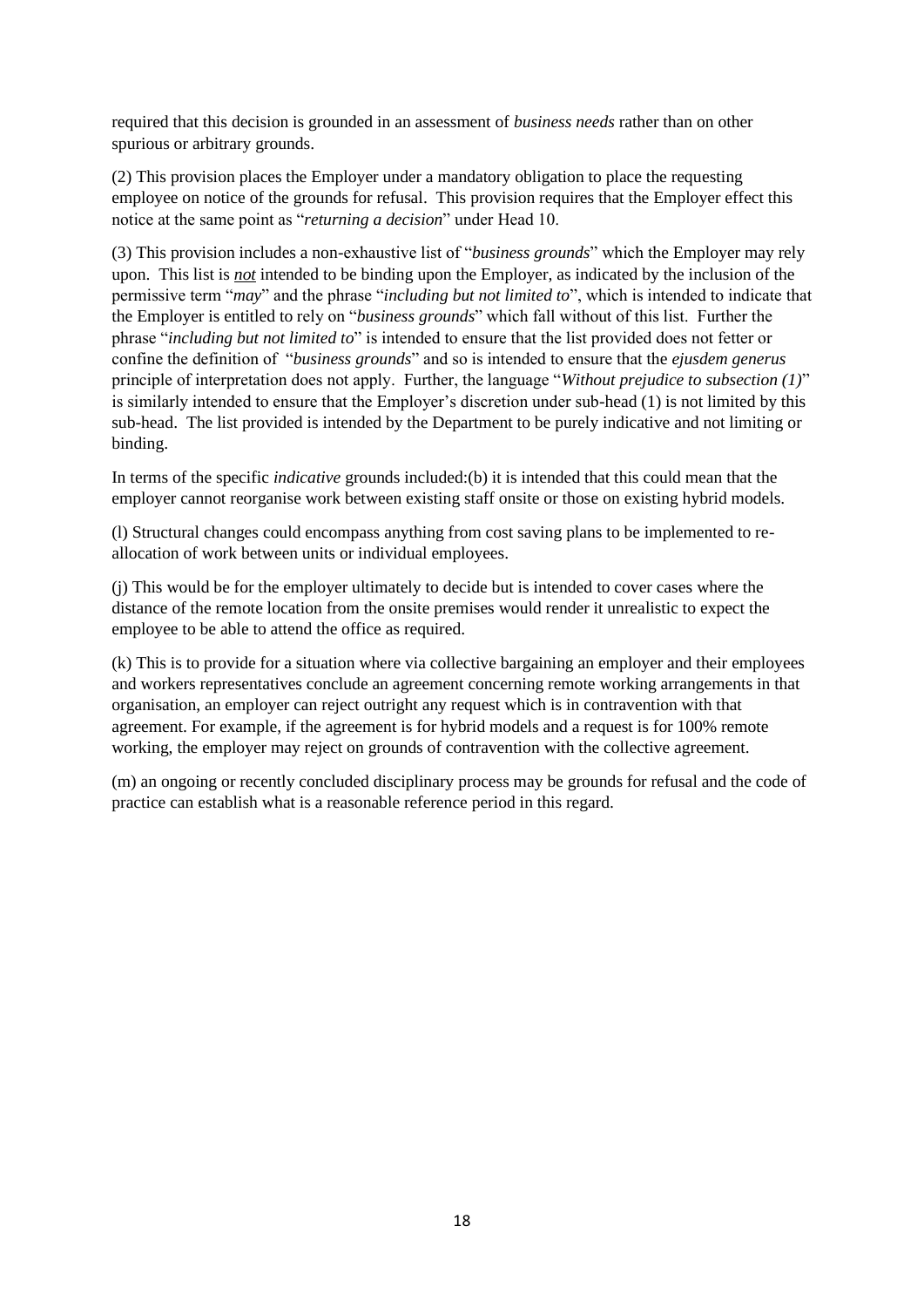# **Head 13 –Right to Appeal**

**13. (1)**. An employee who makes a request under Head 6 may make a complaint in accordance with Part 4 of the Act of 2015 in respect of the following matters:

(a) his employer has failed to return a decision in compliance with Head 10;

(b) his employer has failed to provide a notice of the grounds for refusal in compliance with Head  $12(2)$ , or

(c) the employer's notification under Head 9 was given in circumstances that did not satisfy the requirements in Head 9(1) or (2).

(2) An employee shall not be entitled to present a complaint under Part 4 of the Workplace Relations Act 2015 in respect of a contravention of section 13 (1) until two weeks after the commencement of an internal appeal process provided for within their employer's remote working policy as required by[head (14)], the contract of employment or applicable collective agreement.

# **Explanatory Note**

13. (1) This sub-head makes provision for an employee who has made a request under Head 6 to make a complaint to the WRC in respect of non-compliance with the requirements of this Bill by their Employer.

Specifically, under sub-head  $(1)(a)$ , the employee may make a complaint where their employer, on foot of a request made under Head 6, has failed to "*return a decision*" in compliance with Head 10, *i.e.* within the time period stated by the employer in the Remote Work Policy as provided for in Head 14 that the employee can refer a complaint regarding their application to the Workplace Relations Commission. This is to avoid unnecessary delay for the employee in receiving a decision from their employer.

Further, under sub-head (1)(b), the employee may make a complaint where their employer, on foot of a request made under Head 6, has failed to provide a "*notice of the grounds for refusal*" in compliance with Head 12(2). For the avoidance of doubt, it is noted that the right to make a complaint to the WRC under this Head is *not* intended to extend to a right to complain in respect of the substance or merits of an Employer's decision to decline a request under Head 12(1). The right to complain only extends to a failure to effect notice of the reasons grounding that declination, as required under Head 12(2).

Further still, under sub-head (1)(c), the employee may make a complaint where their employer, on foot of a request made under Head 6, has failed to act in compliance with their notice obligations arising under Head 9.

(2) The intention is that a complaint could not be submitted in advance of the resolution of any internal appeal mechanism provided for by the remote working policy, the contract of employment or by terms of collective agreement.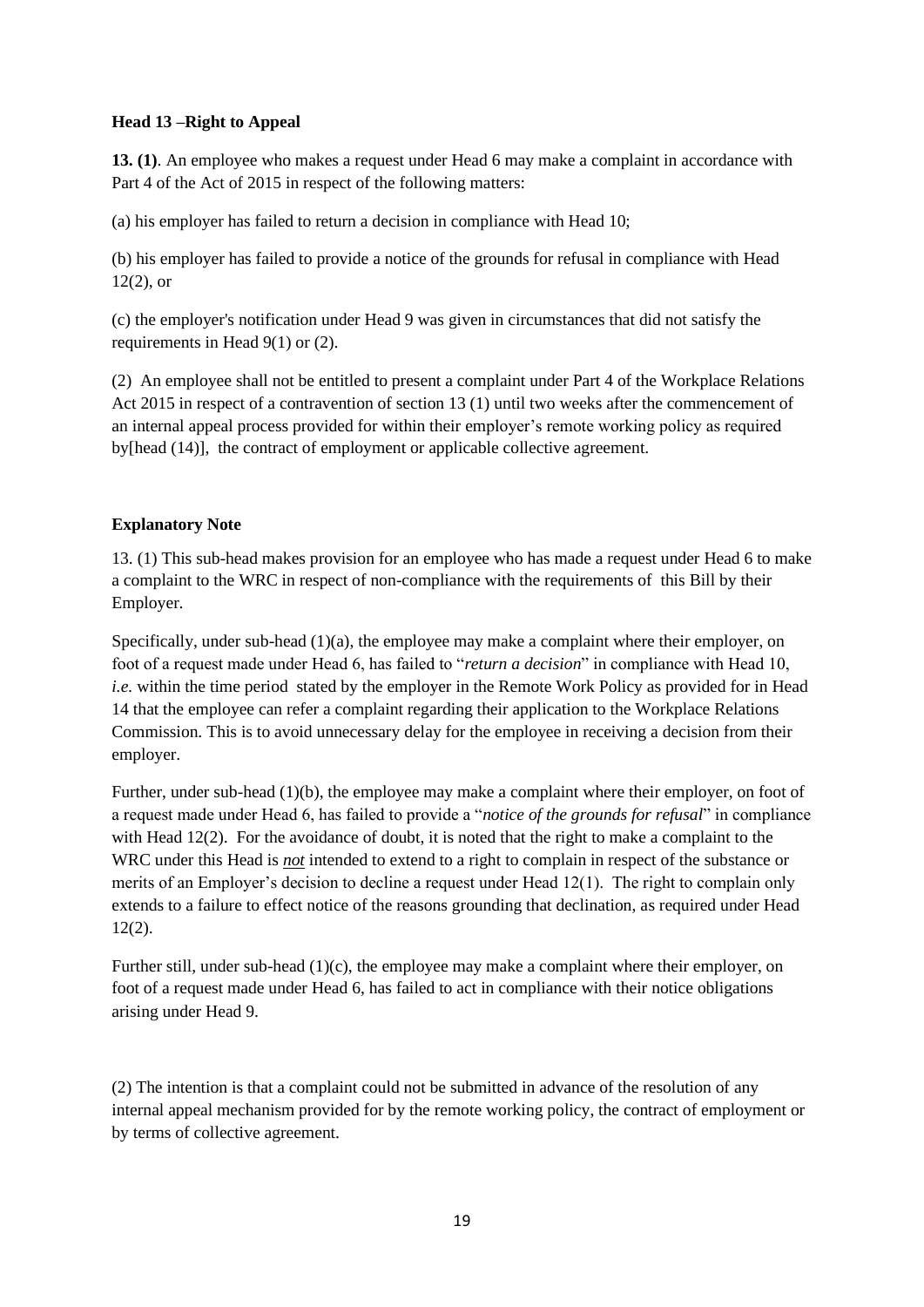# **Head 14 – Requirement for Employers to have a formal remote working policy**

**14.** (1) Every employer shall establish and maintain a written statement (to be known and referred to in this Act as a "Remote Working Policy"), specifying the manner in which remote working requests of their employees will be managed, the time frame in which a decision will be made and the specific conditions which will apply to remote working generally within the organisation.

(2) Without prejudice to the generality of subsection (1), every employer shall have regard to the code of practice provided for by [Head 18] in formulating the Remote Working Policy.

(3) Every employer shall bring the Remote Working Policy, in a form, manner and, as appropriate, language that is reasonably likely to be understood, to the attention of—

(a) his or her employees, at least annually and, at any other time, following its amendment in accordance with this section,

(b) newly-recruited employees upon commencement of employment.

#### **Explanatory Note**

14. (1) The intention is that each employer should set out their own policy for facilitating remote working, with as much information as possible to inform the employee and manage their expectations of the process of requesting remote work. Section 21 of the Protected Disclosures Act 2014 was used as precedent for the adoption of the phrase "establish and maintain."

(2) It is envisaged that the code of practice will outline potential key details that should be a feature of every remote work policy with employers then free to adapt and add items relevant to the specific nature of the work or workplace.

(3) It is envisaged that as the policy evolves over time employees should be informed about any and each change of the Remote Work Policy and that new employees would be informed of the Remote Work Policy as close to the start of the employment relationship as possible. The Terms of Employment (Information) Acts 1994-2014 will be amended to include it as one of the pieces of information that must be specified both initially for new recruits and when changes occur.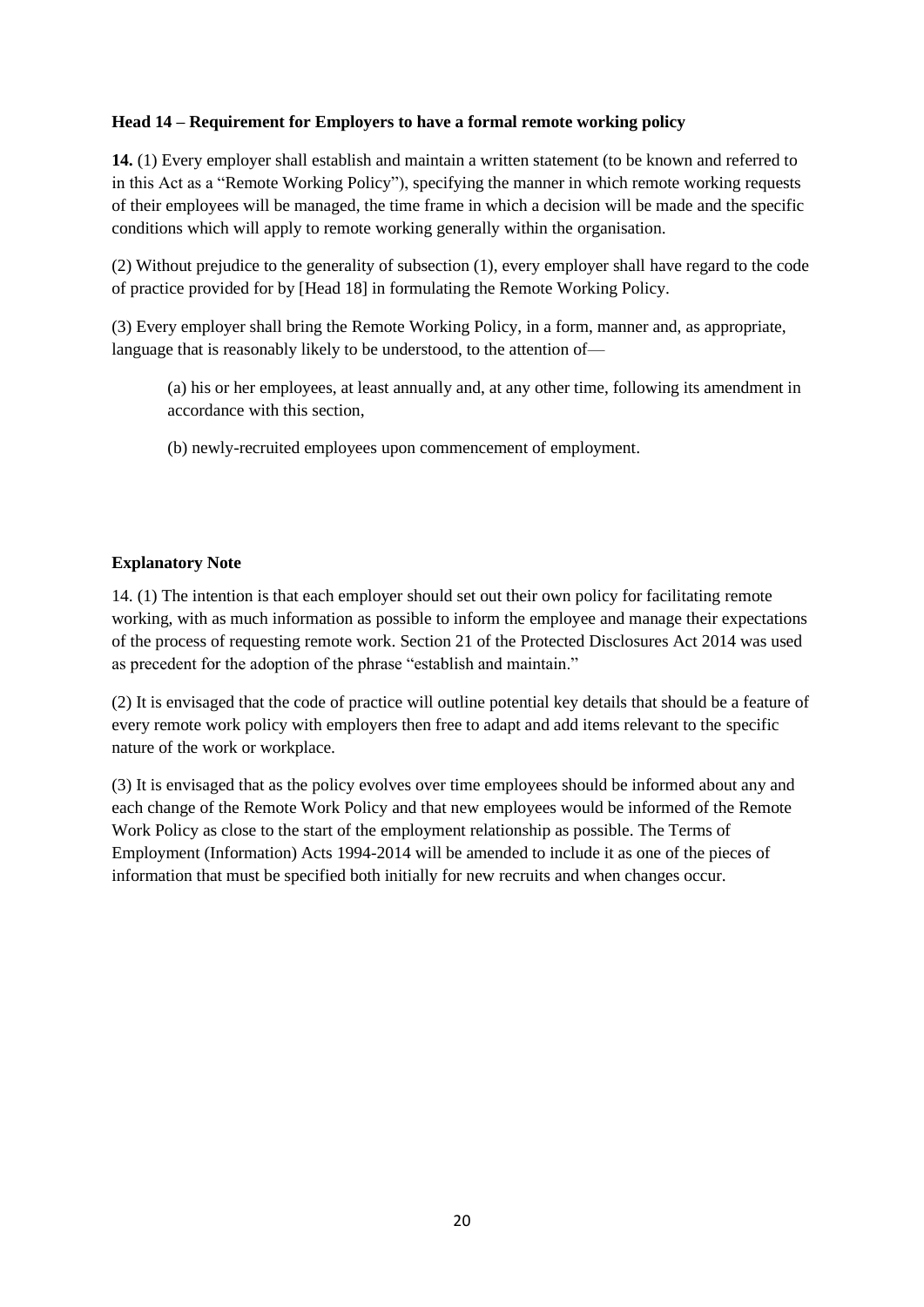### **Part III**

### **Employment Rights**

# **Head 15 – Protection of employees from penalisation**

**(1)** An employer shall not penalise an employee for proposing to exercise or having exercised his or her entitlement to request remote working.

**(2)** If a penalisation of an employee, in contravention of *subsection (1)*, constitutes a dismissal of the employee within the meaning of the Unfair Dismissals Acts 1977 to 2015, relief may not be granted to the employee in respect of that penalisation both under this Act and under those Acts.

**(3)** In this section 'penalisation' means any act or omission by an employer or a person acting on behalf of an employer that affects an employee to his or her detriment with respect to any term or condition of his or her employment, and, without prejudice to the generality of the foregoing, includes—

(a) suspension, lay-off or dismissal (including a dismissal within the meaning of the Unfair Dismissals Acts 1977 to 2015), or the threat of suspension, lay-off or dismissal,

(b) demotion or loss of opportunity for promotion,

(c) an unfavourable change in conditions of employment of the employee, transfer of duties, change of location of place of work, reduction in wages or change in working hours,

(d) imposition or the administering of any discipline, reprimand or other penalty (including a financial penalty), and

(e) coercion or intimidation.

# **Explanatory Note**

This section is intended to ensure that an employee cannot be penalised for availing of a right to request remote work as provided for under this Act in line with similar provisions in existing legislation, see section 14 of the Parental Leave Act and Section 13 of the Carers Leave Act.

**15 (1) –** An employer cannot penalise an employee for availing of a remote working request under this Act.

**(2)** An employee cannot avail of relief under both this Act and the Unfair Dismissals Act.

**(3)** The intention is that availing of a remote working request;

- (a) **–**will not be considered as appropriate grounds for suspension, layoff or dismissal,
- (b) **–**will not be considered as appropriate grounds for demotion or loss of opportunity for promotion,
- (c) **–**cannot result in an unfavourable change in employment conditions,
- (d) **-**cannot result in disciplinary action, reprimand or other penalty,
- (e) **-**cannot result in coercion or intimidation.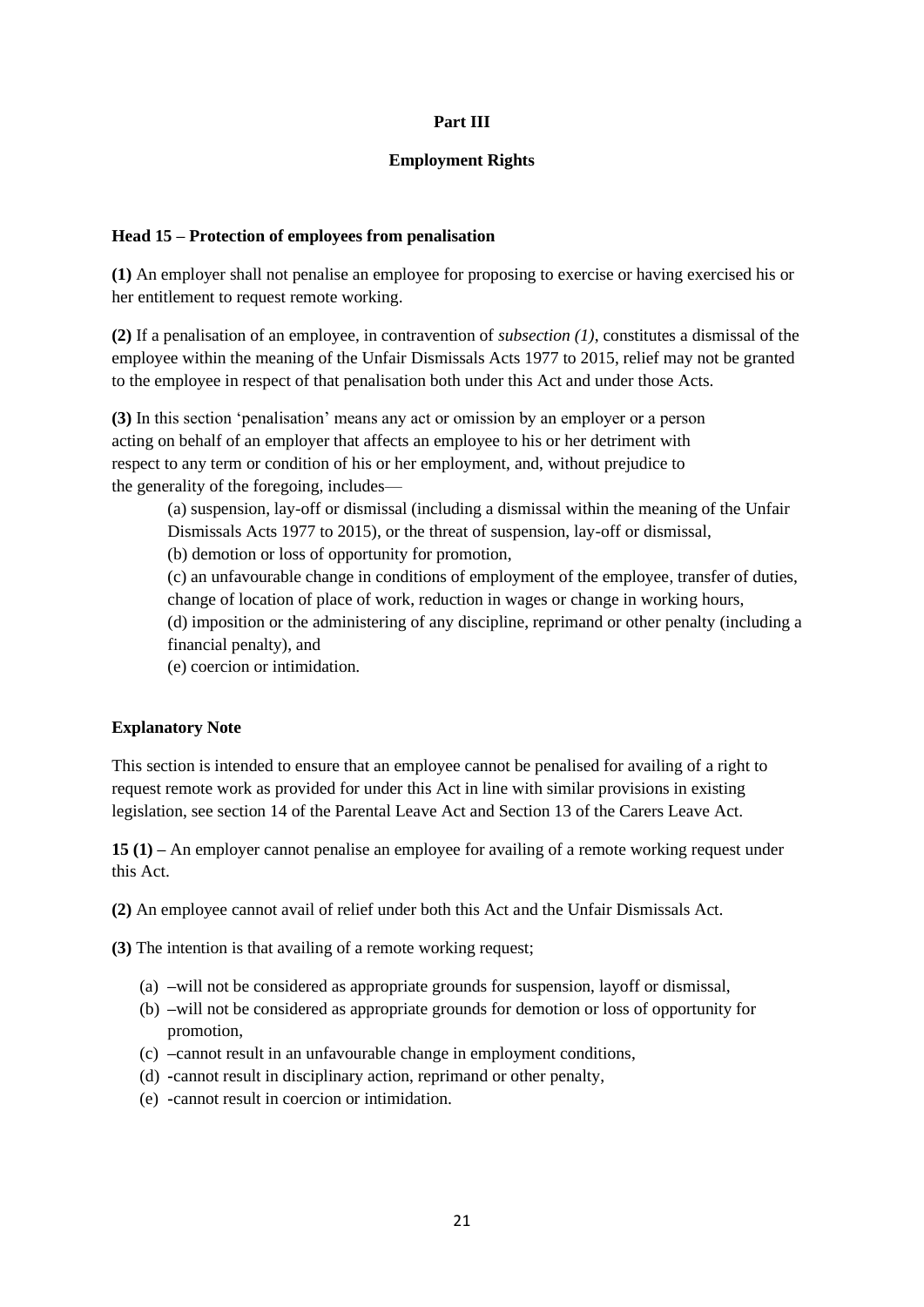# **Part IV**

#### **Resolution of Disputes**

### **Head 16 – Decision under Section 41 or 44 of the Workplace Relations Act 2015**

**16. (1)** A decision of an adjudication officer under section 41 of the Workplace Relations Act 2015 in relation to a complaint of a contravention under Head 13 shall do one or more of the following namely —

( a ) declare that the complaint was or, as the case may be, was not well founded, and

( *b)* where the decision is that the complaint was well founded, award compensation in favour of the employee to be paid by the employer, [and

(c) where the decision is that the complaint was well founded:

 $(i)$  in respect of a complaint under section  $13(1)(a)$ , direct the Employer to return a decision in compliance with Head 10 within a period of 4 weeks;

 $(iii)$  in respect of a complaint under section 13(1)(b), direct the Employer to provide a notice of the grounds for refusal in compliance with Head 12(2) within a period of 4 weeks; or

(iii) in respect of a complaint under section  $13(1)(c)$ , direct the Employer to return a decision in compliance with Head 10, within the period of time remaining unexpired pursuant to Head 10(2) at the point in time notice was given in non-compliance with section  $9(1)$  or  $(2)$ .

(2) An award of compensation referred to in *subsection (1)(b)* shall be of such amount as the adjudication officer or the Labour Court, as the case may be, considers just and equitable having regard to all the circumstances but shall not exceed 4 weeks' remuneration in respect of the employee' s employment calculated in such manner as may be prescribed.

(3) A decision of the Labour Court under section 44 of the Act of 2015, on appeal from a decision of an adjudication officer to which this section applies, shall affirm, vary or set aside the decision.

# **Explanatory Note**

The intention of this Head is to bring this Act within scope of the Workplace Relations Act 2015, so that complaints arising in relation to entitlements under the Act, but specifically limited to the complaints listed under Head 13(1), would be subject to adjudication by the Workplace Relations Commission and of the Labour Court. The compensatory redress an employee is entitled to, with regards to all the specifics of the individual case shall not exceed 4 weeks' renumeration. Further, the WRC and/or Labour Court will be empowered to direct the Employer to comply with relevant requirements of the Bill where a complaint is found to be well-founded, within the time period specified.

Please note s.7 of the Terms of Employment (Information) Act, 1994 has been used as a precedent for drafting purposes.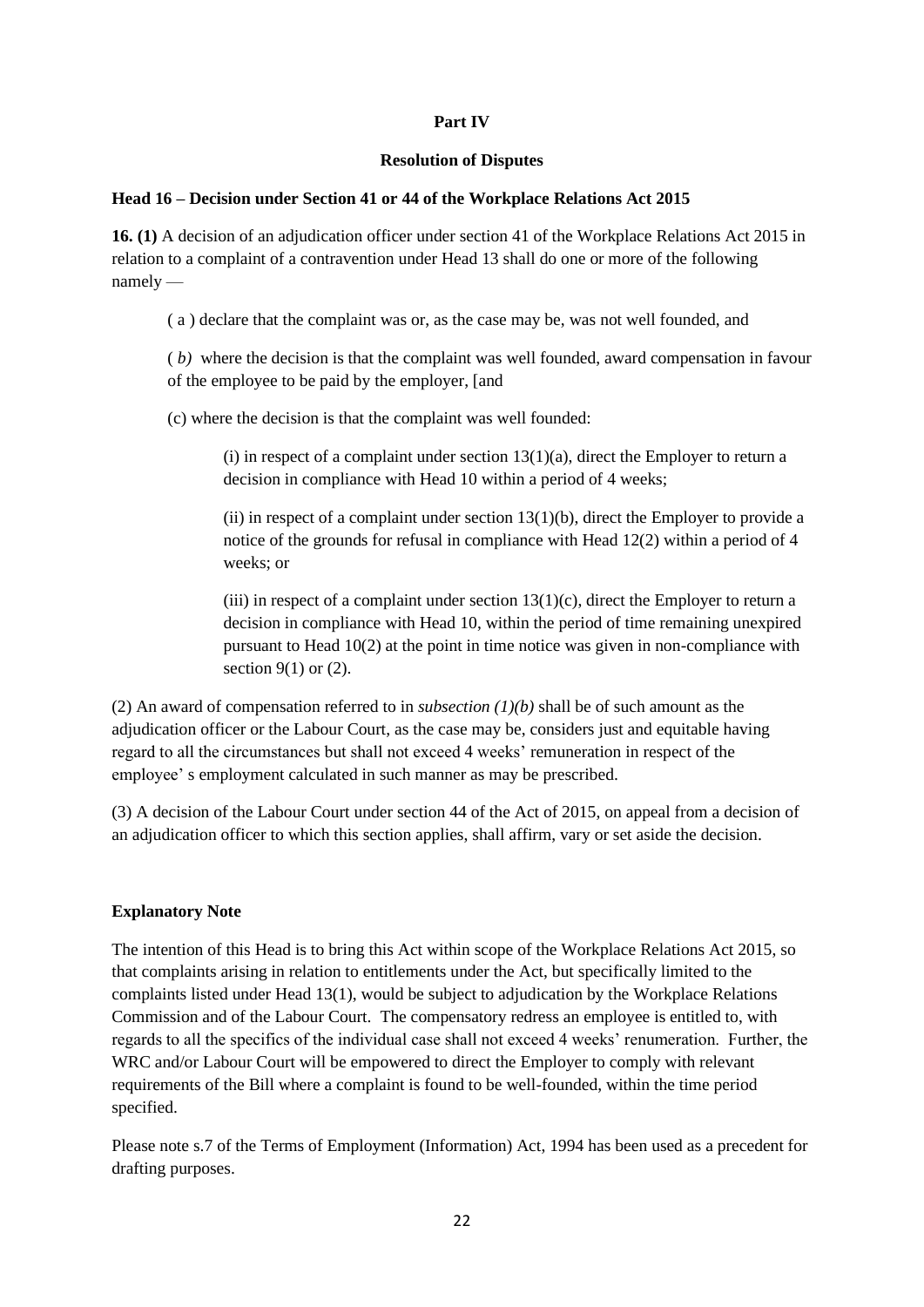# **Part V**

# **Offence**

# **Head 17 – Creation of an offence for Failure to have a remote working policy**

**17. (1)** An employer who, without reasonable cause, fails to bring to the attention of its employees the established and maintained Remote Working Policy required by section [Head 14] shall be guilty of an offence.

**(2)** A person guilty of an offence under this section shall be liable on summary conviction to a class C fine.

**(3**) Summary proceedings for an offence under this section may be brought and prosecuted by the Commission.

(**4)** In proceedings for an offence under this section, it shall be a defence for the accused to prove that he or she exercised due diligence and took reasonable precautions to ensure that this Act was complied with by the accused and by any person under the control of the accused.

**(5)** Notwithstanding section 10 (4) of the Petty Sessions (Ireland) Act 1851, summary proceedings for an offence under this Act may be instituted within 12 months from the date of the offence.

#### **Explanatory Note**

(1) This is to incentivise employers to comply with this new proposed requirement and ensure that they prepare a remote work policy.

(2) The intention is that person guilty of an offence under this section shall be liable on summary conviction to a class C fine currently  $\epsilon$ 2,500. However, a Workplace Relations Commission Inspector may issue a fixed payment notice in lieu of prosecution for less egregious offences, as provided for under Head 19 below.

(3) The intention is that the WRC would retain the option to pursue the ultimate sanction via the district court , a similar provision is contained in section 6 (B) of the Terms of Employment (Information) Act.

(4) The intention is to give employers a reasonable cause defence, similar provision is contained in section 6 (B) of the Terms of Employment (Information) Act.

(5) This is a standard provision.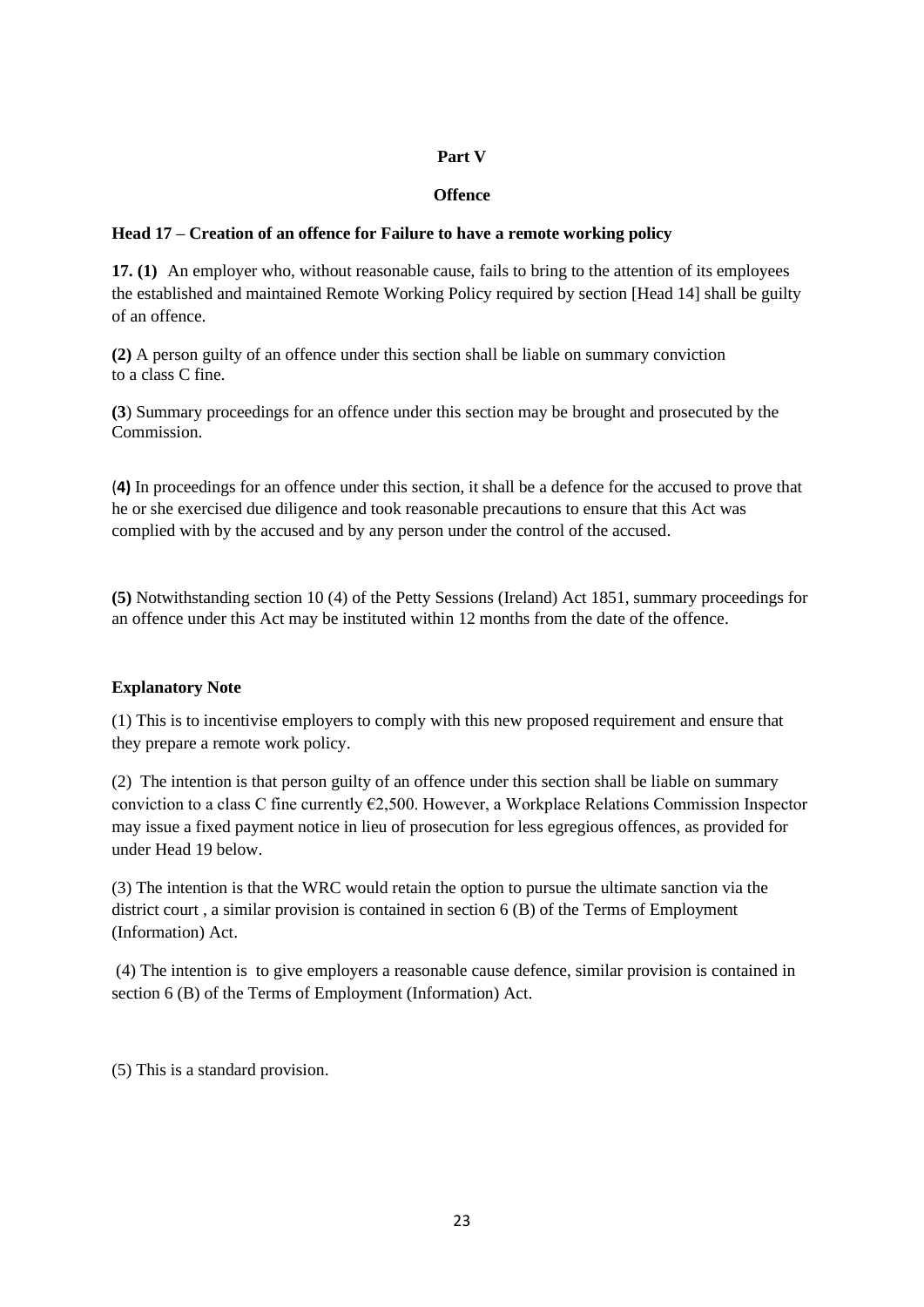### **Part VI**

#### **Miscellaneous**

#### **Head 18 – Codes of Practice**

**18. (1)** In this section

" code of practice" means, in relation to a section of this Act, a code that provides practical guidance as to the steps that may be taken for the purposes of complying with the Act;

" the Commission" means the Workplace Relations Commission.

(2) The Commission may and, at the request of the Minister, shall, prepare a code of practice for the purposes of any section of this Act or, in the case of a request by the Minister, a section of this Act specified in the request.

(3) In preparing a code of practice referred to in subsection (1) or (2), the Commission shall invite such organisations representative of employers, such organisations representative of employees, and such other bodies, as the Commission considers appropriate to make submissions, whether orally or in writing, to it in relation to the proposed code of practice and shall have regard to any such submissions made to it, in response to the invitation, by such organisations or bodies.

(4) The Commission shall submit a copy of a code of practice prepared by it under this section to the Minister who may—

( a) by order declare the code (which shall be scheduled to the order) to be a code of practice, or

( b) make such modifications to the code as he or she considers appropriate and declare the code as so modified (which shall be scheduled to the order) to be a code of practice,

for the purposes of the section or sections concerned of this Act.

(5) The Minister may, at the request of the Commission or of his or her own volition after consultation with the Commission, by order—

( a) amend or revoke a code of practice, the subject of an order under subsection (4) or this subsection (and the code of practice shall, in case it is amended by the order, be scheduled, in its amended form, to the order),

and

( b) declare, accordingly, the code of practice, as appropriate—

(i) to be no longer a code of practice,

or

(ii) in its form as amended by the order, to be a code of practice, for the purposes of the section or sections concerned of this Act,

and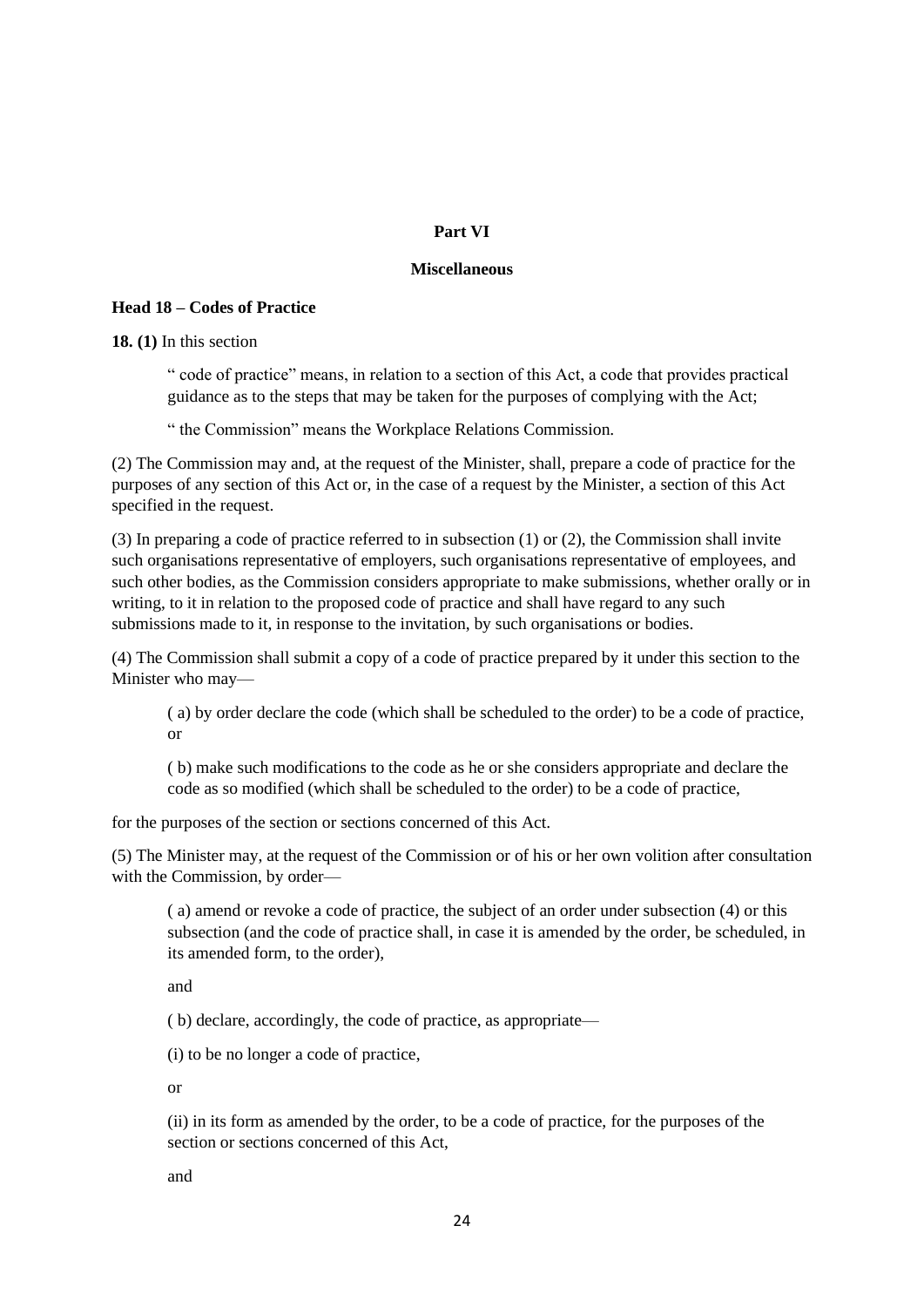( c) revoke, as the case may be, the order concerned under subsection (4) or the previous order concerned under this subsection.

(6) A failure by a person to observe a code of practice under this section shall not of itself render that person liable to any civil or criminal proceedings.

### **Explanatory Note**

The main purpose of this Code of Practice is to provide guidance to employers, employees and their representatives on the general principles which apply in the operation of a statutory right to request remote working, to aid with the implementation of the new legislation, and to advise on the likely features of remote working policy documents as required by head 14.

(1) Establishes the subject matter for which the code will operate and that it will be compiled by the WRC.

(2) The intention is that the WRC may prepare a code of its own volition. However, when requested by the Minister they shall prepare a code.

(3) This provides that the WRC shall consult widely and representatively amongst employee and employer stakeholders in the course of preparing the code.

(4) This provides that the code as prepared by the WRC will be submitted to the Minister who can where so required make any necessary amendments before it is published.

(5) This provides that the Minister can at the request of the WRC or of his or her own volition should he or she deem it necessary amend or revoke any section of the code or the code itself should it be required.

(6) This states that not adhering to the code in itself will not constitute an offence but it may be considered as part of the adjudication process.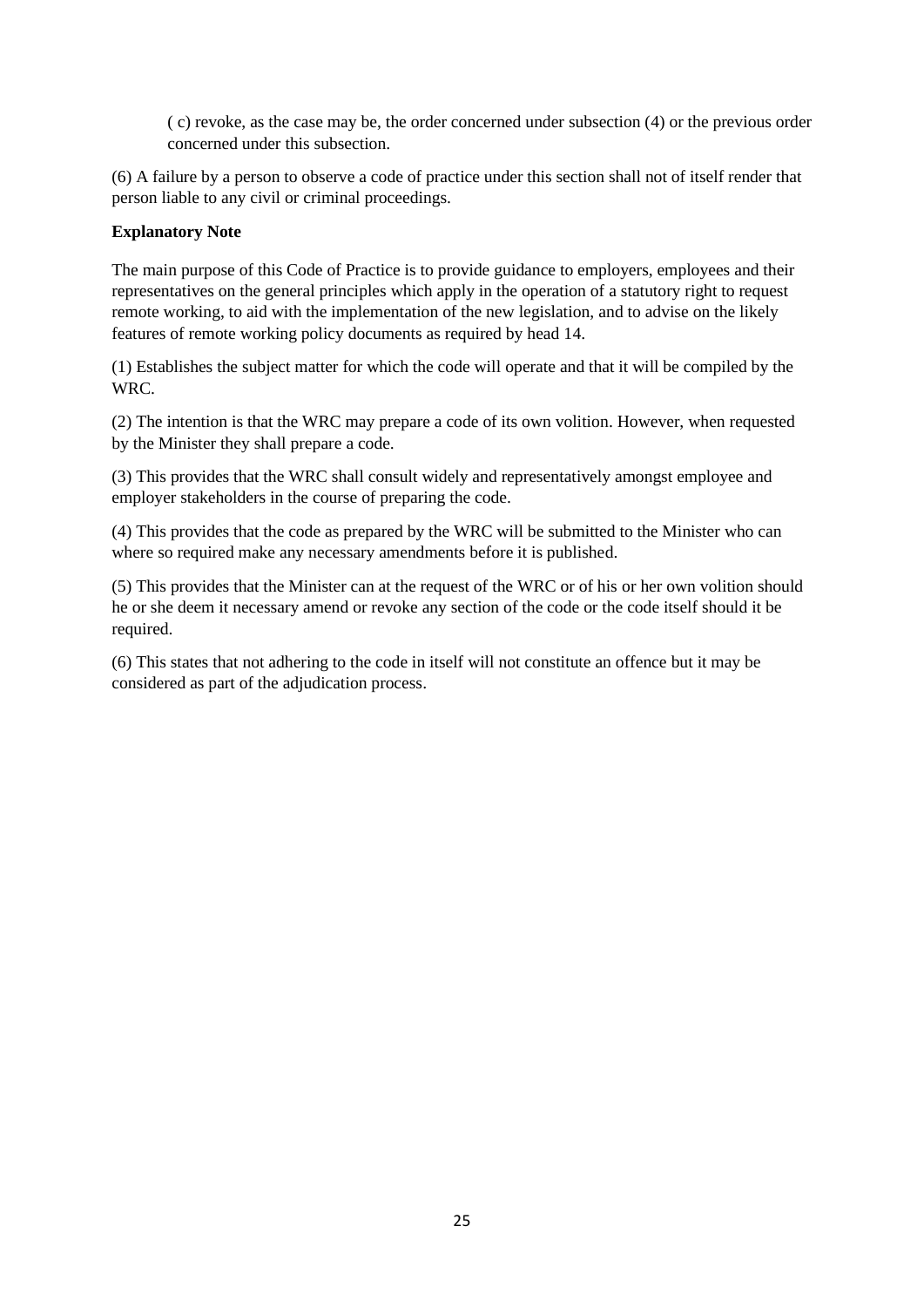#### **Head 19 – Amendment of Enactments**

#### **Amendment of the Workplace Relations Act 2015 and the Act of 1994**

**19. (1)** Schedule 5 part (1) of the Act of 2015 is amended by the insertion of –

"31. Sections 9, 10 and 12 of the Right to Request Remote Working Act 2022", and

**(2)** Section 41 (7) of the Act of 2015 is amended by the insertion of –

"(h) in the case of a dispute relating to the entitlement of an employee under the Right to Request Remote Working Act 2022, it has been referred to the Director General after the expiration of the period of 6 months beginning on the day immediately following the date of the occurrence of the dispute," and

**(3)** Schedule (1) part (1) of the Act of 2015 is amended by the insertion of the following –

"24. Right to Request Remote Working Act 2022", and

**(4)** Schedule (6) Part (1) of the Act of 2015 is amended by the insertion of the following –

"39. Section 16 of the Right to Request Remote Working Act 2022", and

**(5)** Schedule 6 Part (2) of the Act of 2015 is amended by the insertion of the following –

"39. Section 16 of the Right to Request Remote Working Act 2022"

(6) Section 36(5) of the Act of 2015 is amended by the addition of the following paragraph after paragraph (d):

"(d) section 17 of the Right to Request Remote Working Act 2022."**(7)** Section 3 (1) of the Act of 1994 is amended by the insertion of –

"(n) A Copy of the Employers Policy on Remote Working as required by section 14 of the Right to Request Remote Working Act 2022"

#### **Explanatory Note**

This Head is intended to amend the Workplace Relations Act 2015 to bring the Right to Request Remote Working Act fully within scope of its provisions, including:

- (1) giving the WRC jurisdiction to hear complaints of specific breaches of this Act;
- (2) confirming the time limits for an employee bringing such a complaint;
- (3) giving the WRC jurisdiction to inspect an employer's business to ensure compliance with this Act;
- (4) setting out the redress that the WRC can award to employees;
- (5) setting out the redress that the Labour Court can award to employees;
- (6) giving the WRC jurisdiction to issue Fixed Payment Notices under section 36 of the Act of 2015 where an employer has not put in place a Remote Working Policy pursuant to Head 14.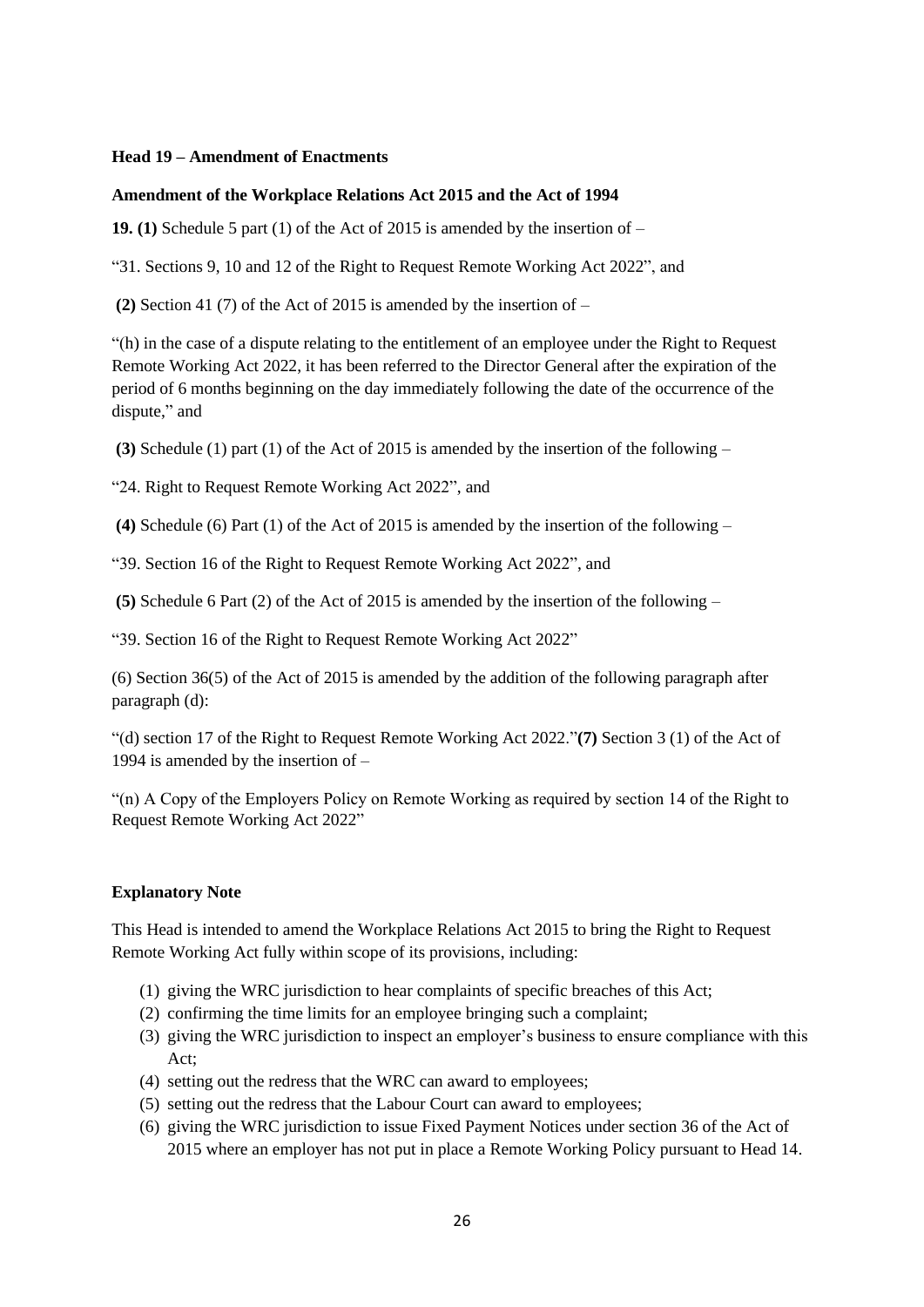(6) This Head is intended to amend the Terms of Employment (Information) Act 1994 to bring the requirement for the employer to share the Remote Working Policy with the employees within the scope of section  $3(1)$  of that Act.

**.**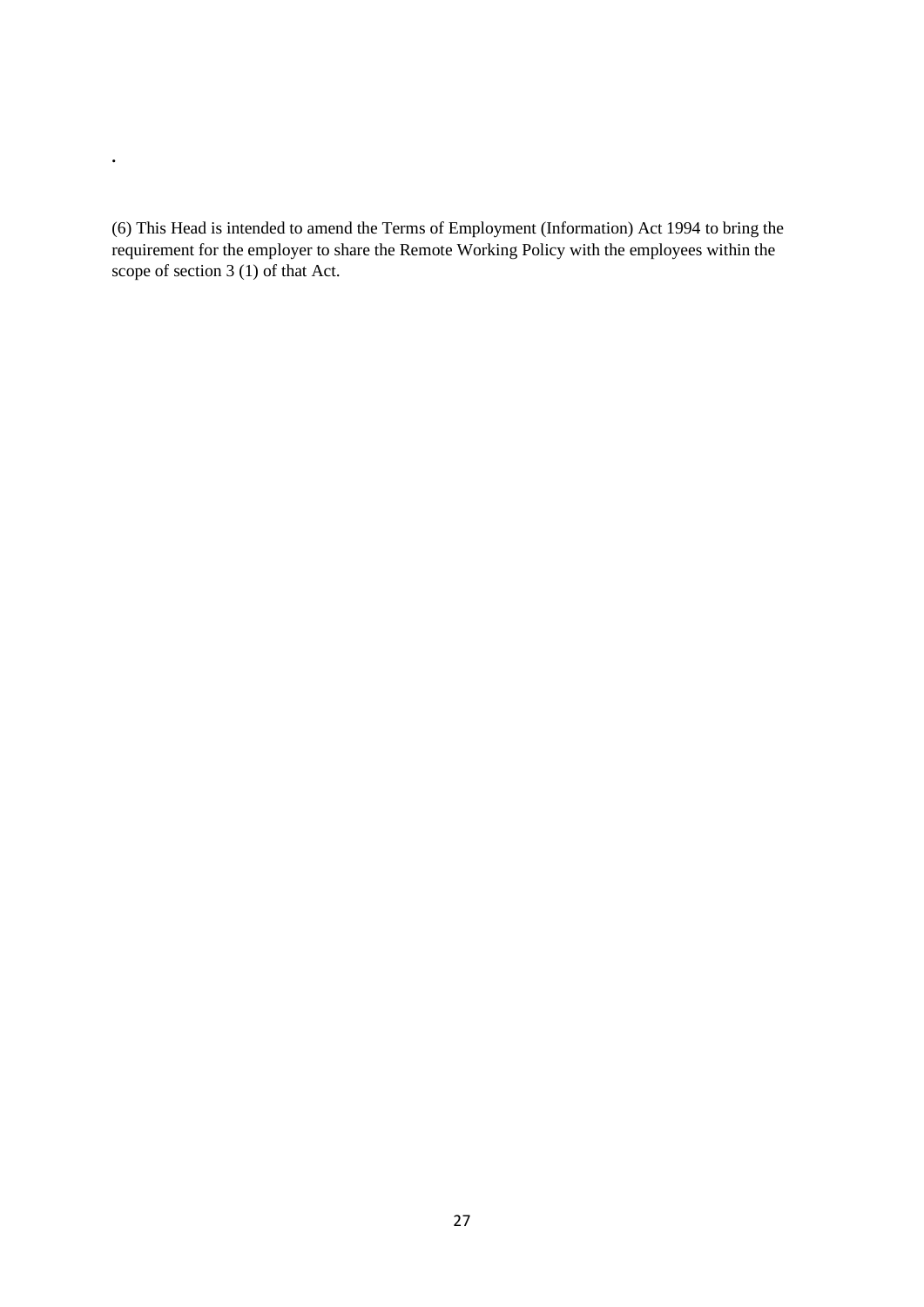#### **Head 20 – Records**

**20.** (1) An employer shall keep, at the premises or place where his or her employee works or, if the employee works at two or more premises or places, the premises or place from which the activities that the employee is employed to carry on are principally directed or controlled, such records, in such form, if any, as may be prescribed, as will show whether the provisions of this Act are being complied with in relation to the employee and those records shall be retained by the employer for at least 3 years from the date of their making.

(2) The Minister may by regulations exempt from the application of subsection (1) any specified class or classes of employer and regulations under this subsection may provide that any such exemption shall not have effect save to the extent that specified conditions are complied with.

(3) An employer who, without reasonable cause, fails to comply with subsection (1) shall be guilty of an offence.

(4) A person guilty of an offence under this section shall be liable on summary conviction to a class D fine.

(5) Without prejudice to subsection (3), where an employer fails to keep records under subsection (1) in respect of his or her compliance with a particular provision of this Act in relation to an employee, the onus of proving, in proceedings before an adjudicator or the Labour Court, that the said provision was complied with in relation to the employee shall lie on the employer.

#### **Explanatory Note**

This is a standard feature of Acts and makes provision for the Employer to be required to maintain records regarding the Remote Work Policy and all employees' requests for remote work.